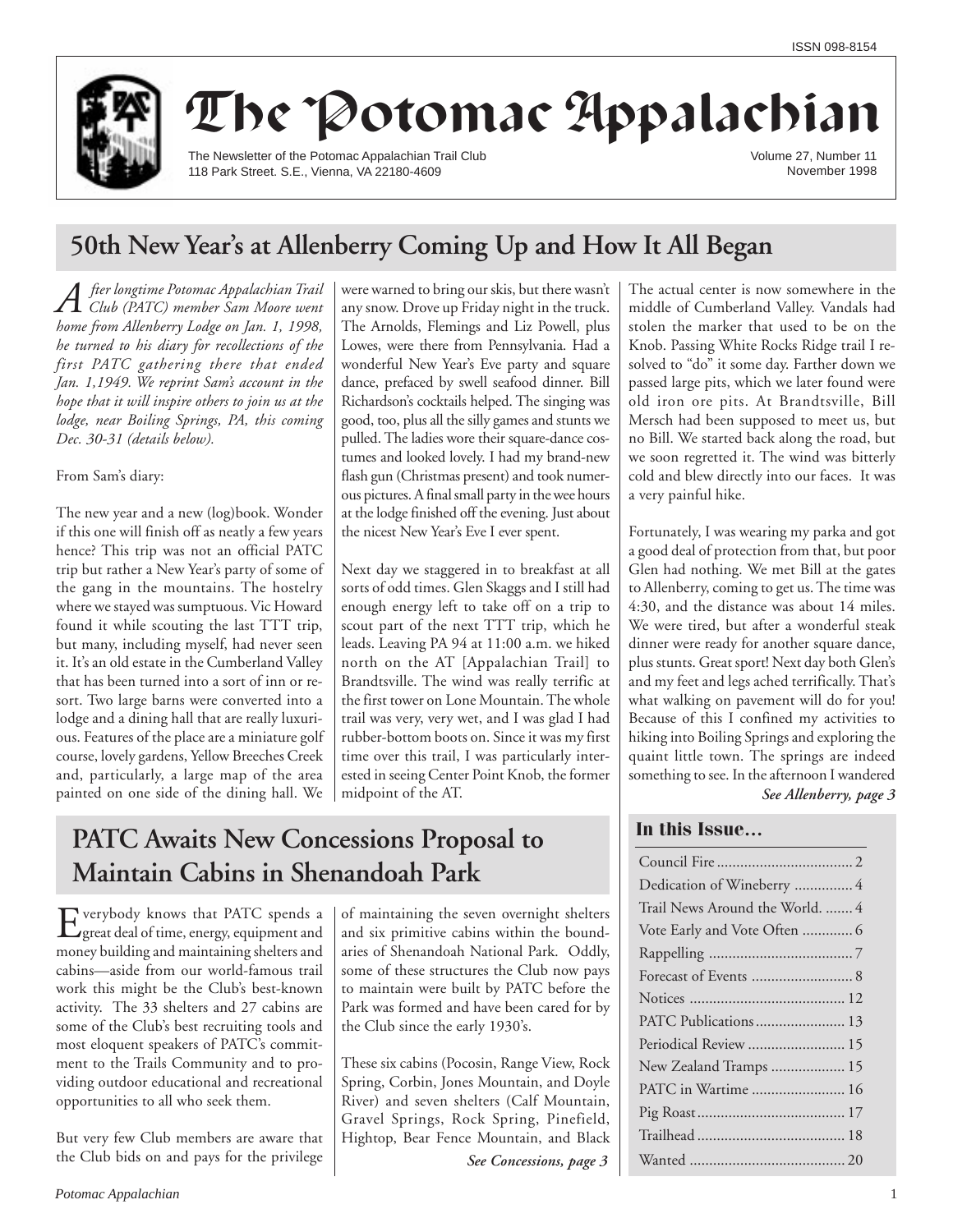### **Council Members, Chairs and Staff**

**Officers**

**President:** Sandi Marra **VP Operations:** George Still **VP Volunteerism:** Tom Johnson **Supervisor of Trails:** Peter Gatje Email: PJGatje@aol.com **Supervisor of Corridor Management:** Bob Butt **General Secretary:** Warren Sharp **General Counsel:** Randy Minchew **Membership Secretary:** Lisa Still **Treasurer:** Dick Newcomer **Recording Secretary:** Gerhard Salinger

**Sections/ Chapters Mountaineering Section:** Tony Sanders **SMRG:** Randy Rupp **Ski Touring Section:** Katherine Stentzel **North Chapter:** Steve Koeppen **N. Shenandoah Valley Chapter:** Walt Smith **S. Shenandoah Valley Chapter:** Lynn Cameron **Charlottesville Chapter:** John Shannon **West Virginia Chapter:** Jane Thompson

**Standing Committee Chairs (Council Members) Blackburn Trail Center:** Chris Brunton **Cabins:** Matt Ogorzalek **Cabin Construction:** Charlie Graf **Conservation:** Mary Margaret Sloan **Corporate Donations:** Jack Reeder **Endowment:** Bill Ladd **Finance:** Blair Staley **Hikes:** Tom Johnson **Lands:** Phil Paschall & Eric Olson, co-chairs **Legal:** Randy Minchew **Maps:** Dave Pierce **Maryland Appalachian Trail Management Committee:** Charlie Graf **Public Affairs:** Terry Cummings **Publications:** Jean Golightly **Shelters:** John Andrews **Trail Patrol:** Mickey McDermott

**Special Committees/Ongoing Activities Archives & Library:** Paula Strain **Tuscarora Trail Land Management:** Vacant **Cabin Reservations:** Marilyn Stone **Deputy Supervisor of Trails:** Rick Rhoades **Firestone Tract Management:** Vacant **Information/Sales Desks:** Marguerite Schneeberger **Internet Services:** Andy Hiltz **Land Management:** Ed McKnew **Vining Tract Management:** Howard Johnson

### **Potomac Appalachian**

**Chief Editor:** Bianca Menendez Email: bianca@moon.jic.com **Features Editor:** Joanne Erickson **Forecast Editor:** Joe O'Neill Email: Joe\_Oneill@prodigy.com

**Headquarters Tel:** 703/242-0693 **Fax:** 703/242-0968 **Email:** WRiley1226@aol.com **24-hour Activities Tape:** 703/242-0965

#### **Staff**

- **Director of Administration:** Wilson Riley (Ext. 11) Email: WRiley1226@aol.com **Trails Management Coordinator:** Heidi Forrest
- (Ext.12) Email: heidif@erols.com **Business Manager:** Regina Garnett (Ext. 15)

Email: rgarnett@erols.com **Membership/Cabin Coordinator:** Pat Fankhauser (Ext. 17) Email: pfankh@erols.com **Sales Coordinator:** Maureen Estes (Ext. 19)

**World Wide Web URL:** http://patc.simplenet.com/

# **Council Fire**

The Council held its regular meeting on<br>September 8, 1998 at the Club headquarters. The meeting was attended by 22 Council members, 2 staff and five Club members.

The PATC membership stands at 6,142. There were 114 new members registered in August.

Representatives of PATC and of the Shenandoah National Park (SNP) held a joint inspection of two of the six cabins in the SNP maintained by PATC under a concession agreement. PATC is generally meeting its obligations under the agreement, but will repair some floor joists in Range View to return the cabin to the rental system. In Pocosin cabin, a few logs need replacing or repairing. The North Country Hoodlums will undertake the work on Range View, which is to be done by the end of the year.

The request forms for the 1999 budget were distributed to committee chairs. The budget request along with a statement of plans for the committee for 1999 is due by October 13. Consultation between the Budget Committee and the chairs will be done by November 17. The Executive Committee reviews the budget at its November meeting and the budget is approved at the December Council meeting.

The Council heard a report from Frank Turk on the closed captioning of a Leave No Trace videotape and outdoor activities for hearingimpaired, inner-city youth that was financed through an ATC grant to clubs. The program accomplished its aims.

Tom Johnson reported on videotaping of hikes near Washington, D.C. to be aired on Fairfax Channel 10. Other hikes on trails near Washington, D.C. will be videotaped in the coming months. Tom was also interviewed about PATC activities by the Sports Talk show aired on WETM. This may become a bimonthly event aired on Sunday morning.

The Conservation Committee received approval to track issues of interest to the mission of PATC and recommend that the Council take a position. In the discussion, it was pointed out that Council members should refrain from asking Club members to support or oppose matters in the name of the Club when the Council has not taken a position.

Warren Sharp and Paula Strain were re-appointed to three year terms on the Endowment Committee. Lisa Still was appointed to the unexpired term of the position vacated by Colleen Geraghty. ❑

> *—Gerhard Salinger, Recording Secretary*

# **In This Issue—Reader Suggestions**

This issue contains a revised Notices sec-tion. Believe it or not, the notices do change from month to month, and hopefully the new organization will make it easier to find new notices.

This change is a direct result of a reader suggestion, and I wanted to take a moment to explain why some suggestions and submissions take a while to get into the *PA.* The deadline for all submissions is the first of the month before the newsletter in which the submissions are to appear. That means that by the time you read this, I'm working on the December issue and planning the January issue.

It's probably a little late to make changes such as the change in the Notices section, and it may be too late to submit articles for December's issue. So if you wonder why that great idea, article, or Forecast item you submitted October 6th didn't show up in this issue, it's not because I didn't like your idea. I do try to get back to everyone who submits ideas or articles within a couple of weeks.

If you're writing to me rather than e-mailing, for faster reply, include a phone number, and remember, I only pick up mail from headquarters a couple of times a month. If you have a computer but can't e-mail, please put your article submissions on floppy disk; this saves me a lot of time I'd have to spend scanning. Keep those great ideas coming! ❑

*—Bianca Menendez, Editor*

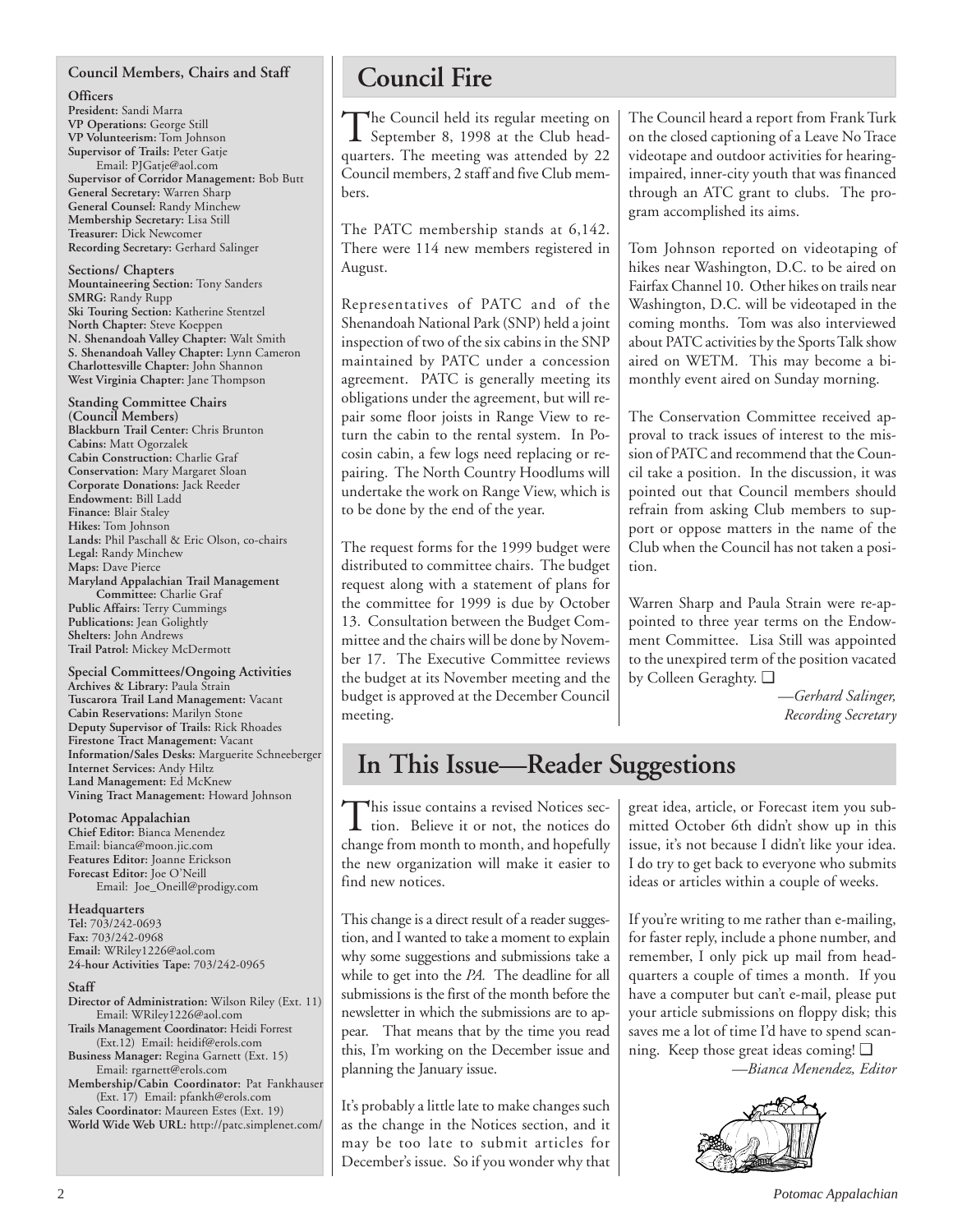*Allenberry, from page 1*

around the grounds at Allenberry until it was time to go home. It's quite a place, and it was a splendid way to start out the new year, even if we didn't have any skiing.

*—Bill Bryant*

### **This Year at Allenberry**

This year's get-together will start after lunch

### *Concessions, from page 1*

Rock) are now owned by the National Park Service. PATC has won the concession to rent these structures to the public with a winning "nominal" bid (enough to cover a dinner for two) paid annually to the Park.

The price for the concession might well be higher if not for the fact that the seven overnight shelters within the Park are tacked onto the deal. While somewhere there may be groups or companies who could rent the cabins for enough money to offset the cabins' high maintenance costs, the added costs of maintaining the no-charge shelters makes this a sure-fire money-losing proposition.

The agreement by which PATC takes care of these structures was last negotiated and signed in 1989 and expired in December of 1993. Since then, despite PATC requests that the Park issue a new multi-year concession, the agreement has been merely "renewed" on a year-by-year basis, and the current extension ends December 31, 1998. Shenandoah National Park has promised that this year a new concession agreement will be drafted, and Park officials have broadly hinted that PATC will not be the only bidder.

In anticipation of a new Request For Proposal from the Park on a newly-drafted concessions

agreement, PATC has formed an adhoc committee to study the current concession and recommend a "wish list" of changes that the Club would like to see incorporated into a new contract. This group has reviewed the 1989 document and has made recommendations for changes that better protect the interests of the Club against changing Park definitions of the old relationship.

Without giving away the store and handicapping PATC's savvy negotiators, here are some of the positions the ad-hoc committee suggested the Club pursue:

on Wednesday, December 30, 1998 and will end with a mid-day Pennsylvania Dutch dinner on January 1, 1999. There will be some entertainment, slides or lecture, on Wednesday evening, square-dancing after dinner on New Year's eve, if there are enough dancers to form a couple of squares, otherwise a highclass film followed by midnight revelry with punch. Hikes will be offered Thursday and

- separate shelters, which are not "rented," from the concessions agreement and in clude them in a separate Memorandum of Understanding (MOU) as the maintenance huts and trails now are;
- resist efforts to cover more of the cabins and shelters under the National Historic Preservation Act (currently only Corbin Cabin is so designated), which would make maintenance of the buildings more difficult and expensive for the Club; and
- clearly spell out the Club's responsibilities for maintenance, and clearly define those types of work (major renovation, etc.) which are beyond the Club's responsibility and must be assumed or shared by the Park.

As of this writing (October 1), PATC has not received any new proposed concession agreement to bid on. As of your reading of this, the Club will have once again contacted the Park to express its interest in being asked to bid on a new agreement and to continue its connection with Appalachian mountain cabins and shelters, a connection that pre-dates Shenandoah National Park and all but a handful of our current membership. ❑

*—George Still*



Friday. Cost: \$165 per person double or \$185 single for two nights including all meals and a champagne party. Fee for one night will be \$90 per person double and \$100 for a single room.

To reserve: phone Bill and Helen Bryant 703/379-1888. Deadline for reservations: Dec. 9. ❑

# **Apparently We Didn't Know**

First prize for catching a mistake in October's issue of the *PA* goes to Dave Pierce for catching the mistake in last month's "Do You Know?" For those of you who missed it, the question was "Where is the first point south of Killington Vermont on the Appalachian Trail where the height of 4,000 feet is reached?" The incorrect answer published was "Hawksbill Mountain in Shenandoah National Park." Interestingly, this question came right out of a past article in PATC's *Bulletin.*

According to Dave, who looked at PATC SNP maps going back to 1931, while there has always been a trail passing over the summit of Hawksbill, (elevation 4,050 feet), the Appalachian Trail has never done so. The AT stays on the north slope of the mountain with the highest trail elevation around 3,600 feet. The summit of Hawksbill (NOT Hawksbill Mountain, as the October issue named it) is the highest elevation in SNP, which may have led to the original confusion. The highest AT elevation in SNP is 3,837 feet on the southeastern slope of Stony Man.

The correct answer to the question is a mountain called the Priest, whose summit the AT crosses at 4,063 feet, 32 trail-miles south of where the AT crosses Interstate 64 and well south of SNP.

Thanks to Dave for catching this mistake and perusing his maps to find the correct answer. If you catch a factual mistake in the *PA*, let us know. We'll cheerfully publish the correct answer, and I will always maintain that it was done on purpose to keep readers alert! *—Bianca Menendez*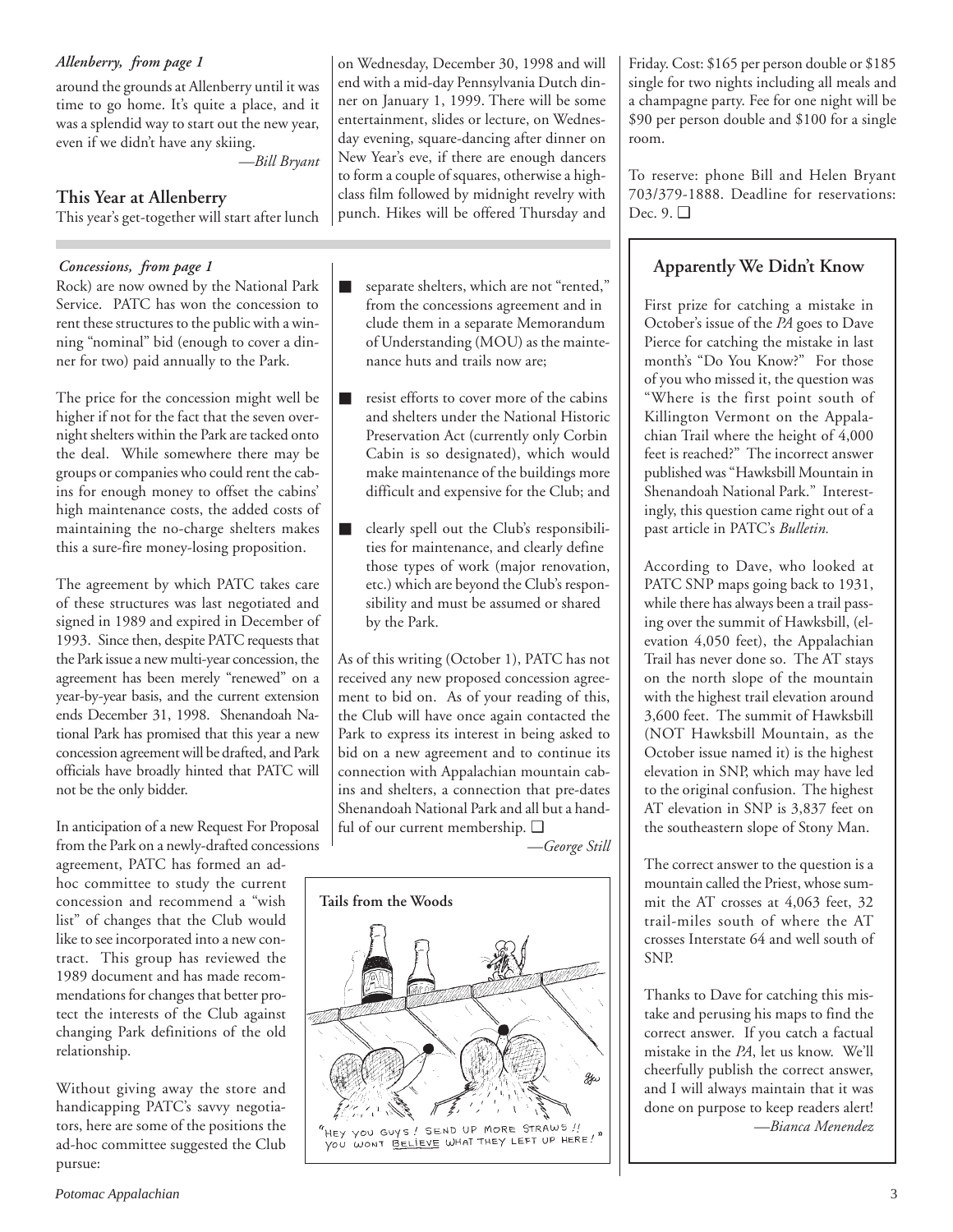# **Trail News From Around the World**

The Schaghticoke Tribal Nation is suing the Appalachian Trail Conference (ATC) and eight western Connecticut landowners in an effort to reclaim almost 2,000 acres of land it says was illegally sold to non-native Americans in the 18th and 19th centuries. The land, north of the present 500-acre Schaghticoke reservation on the New York border, is bisected by National Park Serviceowned AT corridors, which are not at issue because the US government cannot be sued without its consent. The real issue, say ATC attorneys, is the Schaghticokes' attempt to become recognized as a federally-designated Indian tribe, which would make them eligible for various government services, and allow them to build and operate a casino. (from *Appalachian Trailway News,* September/ October 1998)

In mid-June, ATC Executive Director David Startzell received a phone call from US Representative Ralph Regula of Ohio (a Republican, if you're curious). Mr. Regula, the chair-

man of the House interior-appropriations sub-committee, announced that his subcommittee had just finished its work on the fiscal year 1999 appropriations bill and, as part of that legislation, \$15.1 million had been designated for the completion of the Appalachian Trail. Specifically, the bill included \$8.1 million for the Appalachian Trail programs of the National Park Service, and \$7 million for the U.S. Forest Service - the exact levels requested by Mr. Startzell and ATC Chair David Field. The \$15.2 million is the estimated amount required to complete remaining land acquisitions along the approximately 32 miles of Trail right-of-way still in private ownership, and of buffer lands totalling approximately 10,000 acres in most of the 14 Trail states. (from the *Appalachian Trailway News,* September/October 1998)

A Penn State research team has found a bacterium in central Pennsylvania lakes and rivers that can cause chronic gastritis, peptic ulcer disease, and certain types of stomach cancer. Lovely, huh. The bacteria, "Helicobacter pylori" (H. Pylori), exists in about half the people in the world but has never before been found in surface water in the U.S. Although not everyone who is exposed actually experiences problems, it is now accepted that the bacteria are responsible for most duodenal ulcers and 70-80% of gastric ulcers. In the late 1980s, researchers at Stanford University discovered a link between H. Pylori and certain types of stomach cancers. The Penn State team found the bacteria in more than 75 percent of the surface water samples tested, which included samples from both surface water and shallow well sources. The good news is that chlorine disinfection kills the H. Pylori bacteria as well as the other nasties (such as giardia) we've been warned about. So purify that backcountry water! (from *The Register, A Stewardship Newsletter for the Appalachian Trail,* August 1998) ❑

*—Lynn Witwer*

# **Dedication of Wineberry Cabin on November 14th**

The dedication ceremony and celebration<br>of the completion of Wineberry Cabin<br> $\frac{1}{2}$ near Lydia, Virginia will be held on Saturday and Sunday, November 14 and 15. Wineberry is the last of four cabins to be renovated on the Vining Tract, a beautiful 200 acre mountain property that borders the southern section of Shenandoah National Park. The other cabins are well-known to cabin aficionados—Morris, Mutton Top, and Conley are all popular with PATC renters. Each cabin offers its own unique charms the deck, marble floor, and creative angles at Mutton Top; the spacious kitchen and rustic feel of Morris; and the porch swing with spectacular view and new over-sized cook shed at Conley.

Wineberry has imaginative touches and conveniences that will let this small cabin more than hold its own with the competition. Although small- only 14 by 20 feet—it boasts features guaranteed to amaze and amuse. The cabin is a tin-roofed log structure, with a sleeping loft accessible via a hand-hewn mortis and tenon semi-circular log staircase. Downstairs are a double bunk, dining table, sink and tiled counter, and a wood stove hearty enough to have the cabin dubbed "Warmberry" on the coldest of winter nights. The space inside is more than doubled by the decks outside — a roofed deck for cooking, an open octagon deck with matching picnic table in front, and a smaller deck in back for storage and sleeping on warm nights. The cabin gets natural light from windows all across the front of the loft, with (I kid you not) stained glass panels made by one of Wineberry's workers. And if all that wasn't enough, there's the solar shower by the outhouse and, perhaps its greatest luxury, a clean and very reliable spring only a few feet from the cabin! As anyone who's carted water up the hill to Conley Cabin knows, fresh water at the edge of the deck is really a treat. Wineberry will hold a maximum party of eight and will be available for rent next January.

### **Renovation of Wineberry Cabin**

Anyone who saw the run-down structure called Wineberry Cabin before renovations began will not recognize the final product. We don't know too much about the history of the cabin, but Dr. Vining, who owned the land before PATC, believes Elijah Conley lived in the cabin in the 1940's. When PATC bought the Vining tract, the cabin consisted simply of the original log walls and an old red tin roof. There was no chinking between the logs, no doors, no windows and no floor. Bob Humphrey and Park Anderson made some early efforts, stabilizing and leveling the structure, and adding an outhouse and a tool shed, necessary first steps for any project.

Fresh from Mutton Top construction, Larry Lang took over Wineberry's renovation in the fall of 1992. His first work trip, he says, consisted of a troop of Boy Scouts looking for service badges, giving him a quick lesson in management and them a lesson on installing floor joists. The first few years went slowly, consisting mainly of cutting and squaring nearby trees to replace structurally-flawed logs, building the loft, and insulating and chinking between the logs, a task that seemed to go on forever. We then moved to more dramatic tasks, and the cabin seemed to change every work trip as the decks were added, the floor was laid, the area around the stove was tiled, and the bunks and railings in the loft were built and finished. Along the way, the crew paused to do some projects at Conley, including rebuilding Conley's cook shed with timber-framing techniques and pruning and feeding the apple trees in the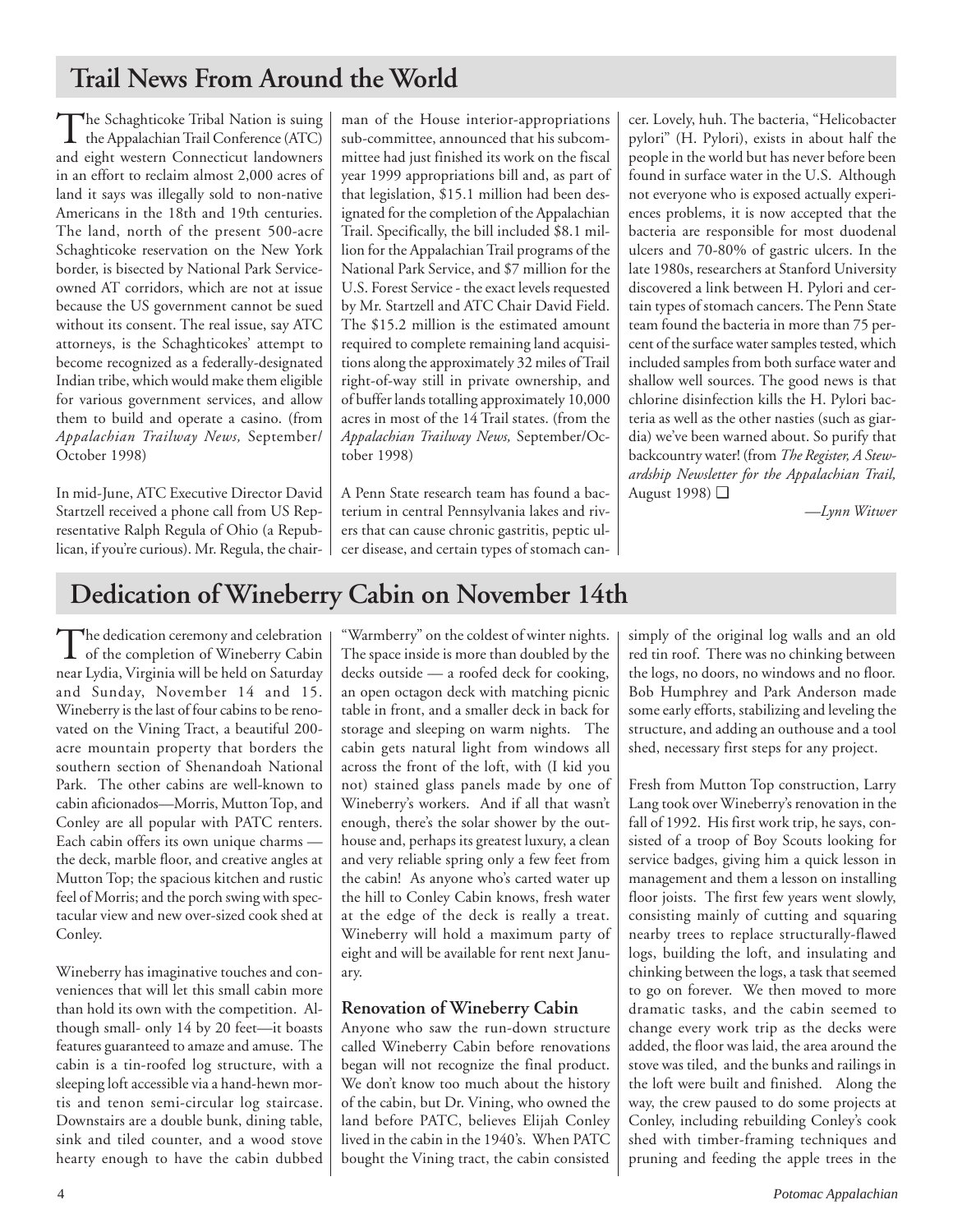orchard, which for the first time this year are producing large quantities of quite acceptable fruit.

Many hands have contributed to Wineberry's coming out party but, like most long-term projects, it had its core of devoted volunteers. First of course is Larry Lang, the visionary leader (for who else could have envisioned an octagon deck and slate steps to the shower?). Lauren Lang, who came to an early work trip and stayed on to marry Larry (another PATC romance), gets credit for many of the artistic touches. Hugh Robinson and Marilyn Stone have been hard-core crew members from start to finish, moving easily from Conley when it was finally completed to the Wineberry renovation. Karen and David Pugh were devotees in the early years; David single-handedly did most of the chinking, finding his personal calling. Richard Vetland came to help lay the tile around the cookstove and stayed on to design and lay the floor, build the counter, and do much of the fine finish work in the cabin. Eric and Amy are recent comers but, once they discovered Wineberry, made every work trip, contributing carpentry skills and friends from Blacksburg for extra labor.

Many others have contributed over the years —Tony Adams who made the stained glass from Lauren's design, David and Laura who trekked many weekends down from Philadelphia, Greg and dog Elvis who painted the roof; Bob Lougent with hole-digging skills, and many others we've lost track of—Paul Roberts, Neal and Karen, Robert, Emma, Kerry, Rachael, and Gary Nickola just to name a few.

### **The Dedication Weekend**

The weekend is intended to be a celebration of the Vining Tract and all it offers as well as an introduction to and dedication of Wineberry, and we've reserved all the cabins for the event. All are welcome. We especially encourage any one who's worked on any of the Vining Tract cabins, and particularly those who have worked a lot or a little on Wineberry, to come for the dedication and to stay overnight.

We will hold the dedication of Wineberry at 1:00 pm on Saturday, to include tours of the cabin and its immediate environs and a few short speeches and stories. We'll then hike through the rest of the Vining tract, stopping for snacks and drinks at Mutton Top and Morris respectively, and visit other sights on

the property. For those who are staying the night, there will be dinner at Conley and dessert at Wineberry. We'll also provide a communal breakfast on Sunday morning.

plan on eating dinner and/or staying the night by Tuesday, November 10th. There will be a charge of \$10 for dinner and breakfast. Larry and Lauren can be reached at (703)631-9278 most evenings or by e-mail at Lang\_L @bls.gov. ❑

Please contact Larry or Lauren Lang if you

*Wineberry Cabin Before and After*





### **Ernie Dickerman**

Ernie Dickerman, who was a driving force in passing the Wilderness Act of 1964 and the Eastern Wilderness Act of 1975, passed away on July 31 at the age of 87. Lobbying for the environment and grass-roots organization was initially a part-time endeavor in his spare time. Ernie lobbied for the preservation of wilderness, because, as he once told a reporter, "When you log a place, you change its character...[W]hat is fine and natural, you lose." Even in his 80s, he invited Congressmen and reporters on hikes, easily outpacing the poorly shod politicians and journalists. Ernie died in his home, a farm in the Alleghany Mountains, where he had lived since retiring in 1976.

—from a memorial tribute to Ernie Dickerman by Cathryn McCue of the Southern Environmental Law Center

#### Patrons

Capital Hiking Club Center Hiking Club Potomac Backpackers Association Sierra Club, Washington Outings Program Wanderbirds Hiking Club

#### Corporate Supporters Blue Ridge Mountain Sports

Campmor Casual Adventures Duron Hewlett-Packard Hudson Trail Outfitters Outdoor Adventure REI The Outfitter at Harpers Ferry The Trail House Wilderness Voyagers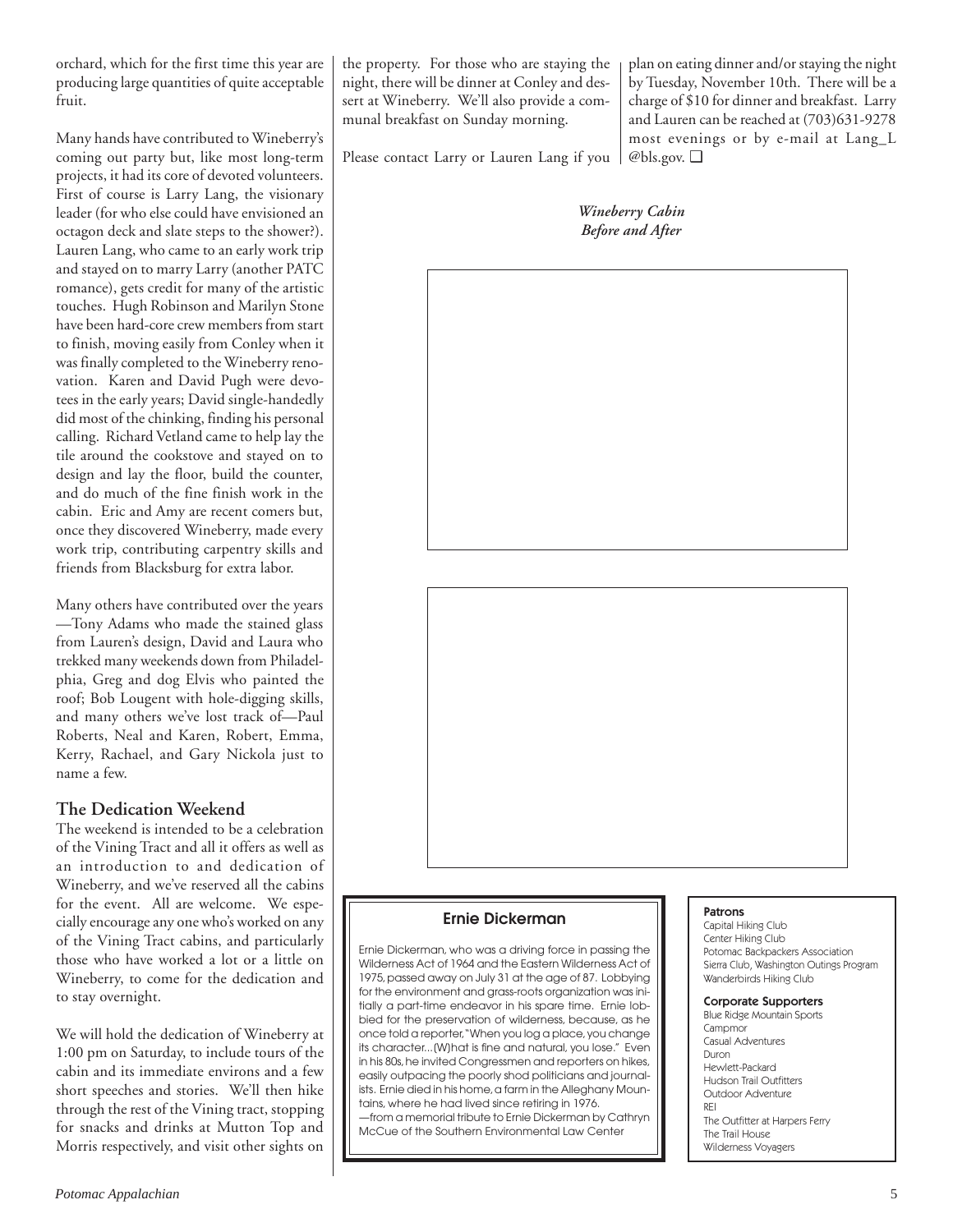# Vote Early and Vote Often<br> **Looking Back**

Environmental issues are up for re-election this year on Tuesday, November 3rd, election day nationwide. The issues themselves, including clean water and air, protection of recreational uses of national forests and parks, placement of communication towers, construction of roads, regulation of noise by helicopters, snow-mobiles, and powerboats, are not on any ballots. But the people on those ballots embody those issues.

Amazing, but true, hikers and other pro-environment citizens are no more likely to vote and often even less likely to vote than the average American, according to some surveys by environmental organizations.

PATC's legal status as a charitable, non-profit, tax-exempt organization requires that it not participate in political activities. PATC never endorses candidates. Moreover, PATC recognizes that individual members have many other interests in reaching decisions about candidates for office.

Voters interested in discovering information about elections, issues, candidates, and endorsements in the DC-MD-VA area or nation-wide can contact the websites of environmental organizations listed here:

# **A Family Retreat**

Now and then we all experience one of those magical weekends. On September 19 and 20, Lisa and George Still led twenty-three families on a weekend retreat to the Bear's Den Hostel, which sits adjacent to the Appalachian Trail. Assisting on the trip were Stacy Bracewell, Laura Horstkamp, James Rumsey, Taylor Oliver and Tom Johnson. These folks helped with creating arts and crafts projects, leading hikes, cooking delicious meals, and helping to making sure everyone had a good time. Jim Harvey, the Bear's Den manager, whose understanding and willingness to allow PATC to "take over" the hostel for the event was invaluable to its success.

There were children of all ages from the wee little ones to teenagers. Two hikes went out on Saturday—one a six-miler and the second a four-mile jaunt. Tom Johnson led the longer hike to Sam Moore Shelter. Although this was a small group, a good time was had by 1) The League of Conservation Voters (LCV): http://www.lcv.org; phone 202/785- 8683. The Maryland LCV chapter has its own website: http://www.mdlcv.org, with endorsements, profiles, legislative scorecards, and other information. The Maryland LCV director is Nancy Davis, phone 301/776-6846.

- 2) Sierra Club has a national legislative hotline, 202/675-2394, as well as a general web site, http://www.sierraclub.org. State-level political news and endorsements can be found at the same website. The regional office of the Sierra Club is at 301/261-2314.
- 3) The Conservation Fund, through its bimonthly newsletter, *Common Ground,* provides concise news of legislation and policy initiatives at state as well as national level. See http://www.conservationfund.org. Phone, 703/525-6300. 4) Local Washington metro publication, *Edopt News,* published quarterly in Takoma Park, MD, carries local environmental political news. See website http://www.edopt.com or phone 301/260-0734. ❑

*—Gerry Gold*

all. The shorter hike had approximately 27 people—many of whom had rather short legs, particularly the three year olds! Up the mighty mountains we trudged under the encouragement of George and his trusty assistants. Who could forget Taylor Oliver carrying a few kids on her back! Finally, our eyes were treated to pastoral vistas of the rolling hills of Virginia.

When we arrived back at the Bear's Den Hostel, a feast of spaghetti, salad, garlic bread, and fresh fruit awaited us. Then came an evening of volleyball and arts and crafts projects. A special treat was the music of Laura Horstkamp who played some lovely jigs and reels for some folk dancing.

By 8:30 the evening had cooled off a bit and it was time to crawl into our tents. Sunday morning we awoke to a splendid breakfast and more walks. The kids all enjoyed themselves. For the parents, it was wonderful to

20 Years Ago this Month.... The West Virginia Conservancy was attempting to obtain wilderness status for the Cranberry Backcountry. The Forest Service had recommended that 35,550 acres of the Cranberry Wilderness Study Area be classified as wilderness. The Cranberry Wilderness was not to come into being until 1983.

### 40 Years Ago this Month....

Paul Bradt reported on an innovative trail maintenance technique devised by Herbert Solyom. Mr. Solyom sprayed salt water along the trail in the hopes that the salt would attract deer to those plants for feeding and thus keep the brush back from the trail. Mr. Bradt did not report on whether or not the technique worked, as he felt that without a control group, "no distinct conclusions could be drawn."

# 60 Years Ago this Month....

The equipment committee reported on new light-weight, waterproof tents. The committee favored a tent with "a new type of coated fabric," manufactured by the Hodgman Rubber Company over a neoprene tent by DuPont. The Hodgman tent was "entirely waterproof and flyproof," gathered less condensation than the DuPont tent, and had the additional advantage of weighing less than the DuPont tentonly 3 1/2 pounds.

# **Do you Know??**

What PATC members have received the Jim Kern Award of the American Hiking Society?

Answer on page 17.

be with other PATC families who value and share our common love of the environment. Many of us expressed an interest in continuing these family outings. Imagine a weekend with fresh air, nice walks, lots of families, and no pop-culture. Yes everyone, now and then magic does occur. Those interested in planning future family events should contact Bob Mathis, 301/589-7539 (e-mail Robert\_ Mathis@fc.mcps.k12.md.us). ❑

*—Bob Mathis*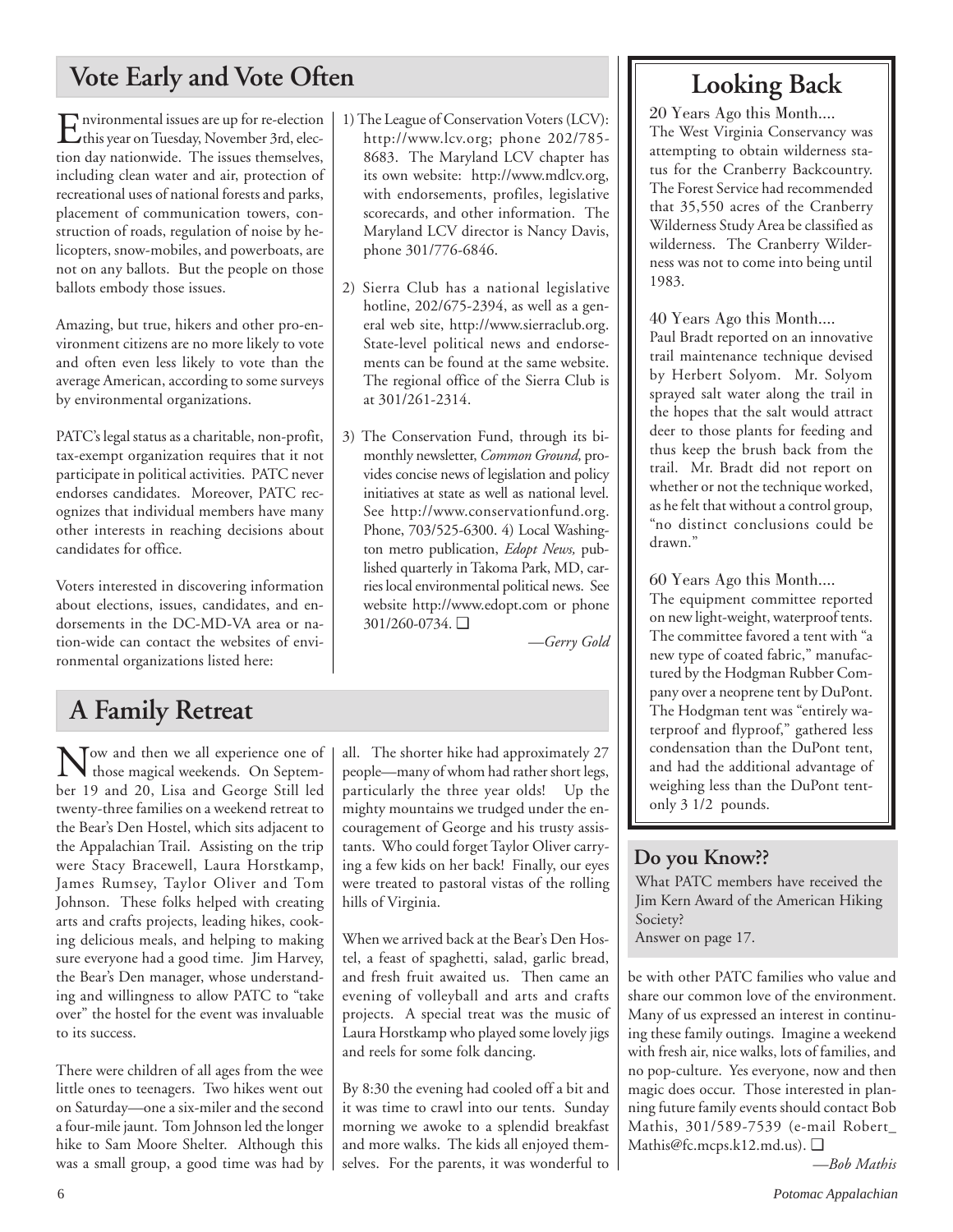# **SMRG Members Add Rappelling to their Rescue Techniques**

 $\sum_{\infty}^{\infty}$ elay on!" "On belay!"

The call and response of rappelling commands and the metallic clanging of carabiners echoed off the cliffs of Maryland's Carderock Park on a hot August Sunday as members of the Shenandoah Mountain Rescue Group (SMRG) practiced their climbing and rope handling skills.

Comprised entirely of Potomac Appalachian Trail (PATC) members, the all-volunteer rescue group is on call 24 hours a day throughout the year to conduct and assist in organizing searches for missing hikers, campers and lost aircraft throughout Virginia, West Virginia, Maryland and Pennsylvania. While today's training focused on climbing and rappelling, SMRG team members are also trained in wilderness search techniques, land navigation, backcountry survival and first-aid.

# **Tip of the Month**

To make meal preparation easier on work<br>trips or backpacking trips, prepare your ingredients in plastic zipper bags at home, keeping dry ingredients together and wet or perishable ingredients each in their own bag. Put all the plastic bags in one bigger plastic bag. When you get to your cook site, assemble the ingredients and cook according to the recipe. Put the dirty bags into the bigger bag and pack them out. This makes cleanup easier, and you may be able to reuse bags that don't contain meats or eggs.

# **ATC Grant**

Frank Turk recently completed a year-<br>long program under a grant from the Appalachian Trail Conference. Frank used the grant for a number of activities conducted by Gallaudet University's Model Secondary School's Outdoor Program. As Frank stated in a letter to the PATC Council, "The quality activities ... introduced a diversified, young and old population of hearing impaired individuals to appropriate use of the Appalachian Trail. The outings educated, impacted and inspired each participant in different ways. The unique classroom on the AT deThe ability to read and visualize the contour lines of a topo map would eliminate the surprise of encountering a cliff during a search, but there indeed are times when the fastest route to a victim or to safety is straight up or down. And that's why the SMRG members were here this Sunday, honing their skills for that eventuality.

A figure appeared at the sunlit edge of the 35-foot cliff and began descending the bright orange climbing rope, smoothly reaching the ground. Unclipping his climbing harness from the rope, Tony Hoade, one of the class instructors, squinted back up at the rock face. "Who's next?" he shouted.

Tony watched from the base of the cliff as Rob Miller, a first-time rappeller, clipped himself onto the rope under the close supervision of John Birch, Chuck Laikin and Julius Horvath, the other SMRG instructors. Rob took up the slack in the rope and approached the edge of the cliff. As he and several other

**Try this recipe:** Plastic Bag Fajitas:

At home: Slice meat. Season. Zip into bag. Zip toppings and tortillas into separate bags. At the cook site: Dump seasoned meat into pan, cook until done (cook chicken and pork thoroughly; cook beef to desired doneness). Assemble meat and toppings in tortillas. Extra fajita wrappers come in handy for Breakfast Burritos. Cook some eggs, add any leftover fajita filling, and roll it up! Not even paper plates needed! ❑

veloped skills and qualities such as: safety, teamwork, planning, group commitment, self-sufficiency, crisis resolution, self-esteem and 'stick-to-itiveness.'" The program's plans for the future include building a log shelter and developing a script for a Leave No Trace video to be done in American Sign Language.

While the deadline for ATC grants for 1999 has already passed (October 15), if you have an idea for a program, start thinking about applying for an ATC grant next year. ❑

*—Bianca Menendez, Editor*

new members of SMRG discovered, it's intimidating to walk to the knife edge of a precipice and lean backwards, defying all your natural survival instincts, trusting your life to your equipment and a belayer standing way below *See Rappelling, page 12*



### *SMRG members practice rappelling.*

### **Are you moving?!!**

Did you know that the Post Office charges PATC 50 cents every time they let us know a member has moved? You can help save money and get information to you faster just by telling us yourself.

Please fill out the following form and mail it to 118 Park Street, S.E., Vienna VA 22180-4609. You can also call Pat Fankhauser at 703/242-0693 or e-mail her at pfankh@erols.com.

| Name:                          |
|--------------------------------|
| Effective date of New Address: |
| Old Address:                   |
| New Address:                   |
| New Phone Number:              |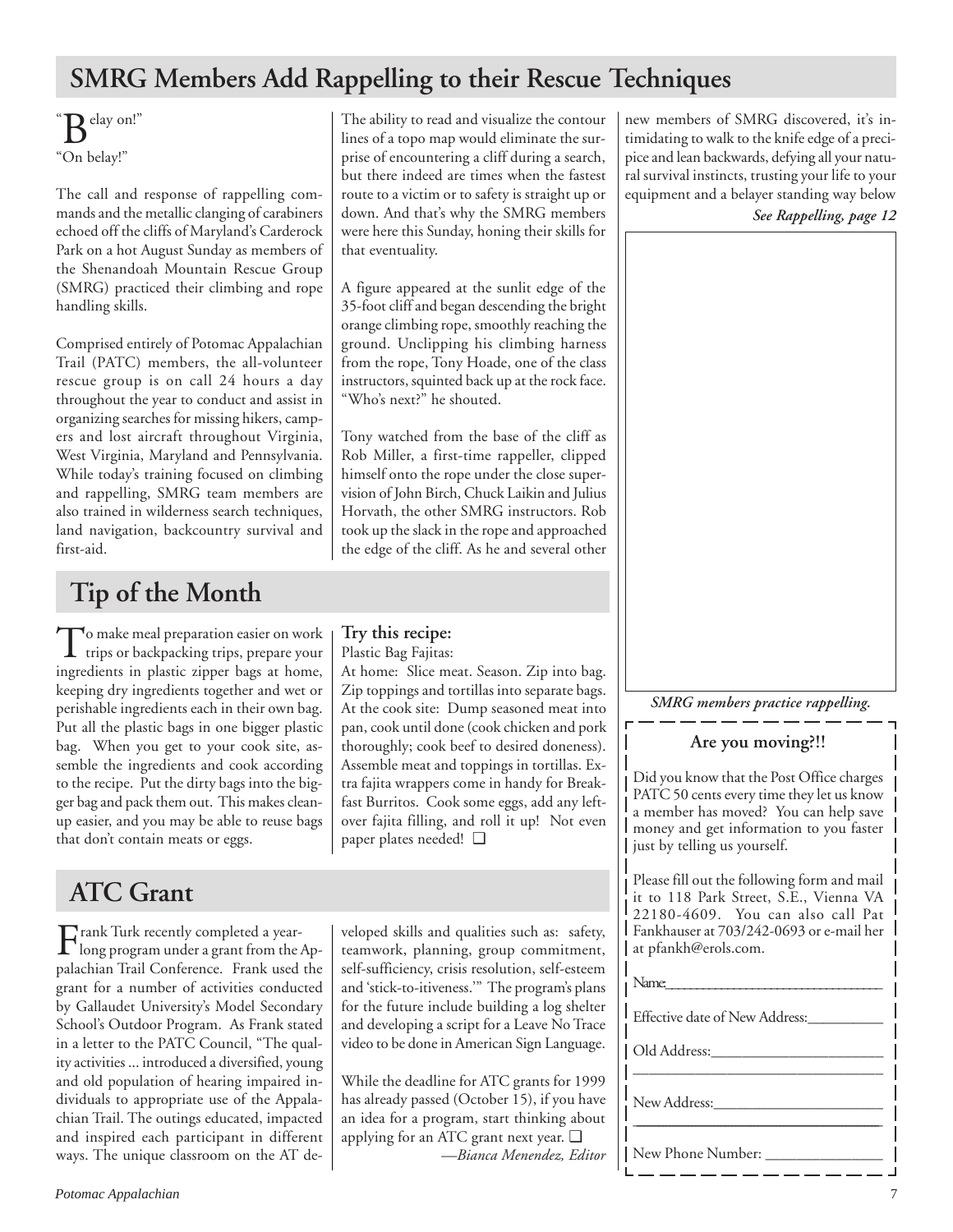#### **Charlottesville Chapter**

The Charlottesville Chapter hikes every Saturday, summer, winter and in between. Hikes are about 8 miles. Trail maintenance is usually done on the last Saturday of the month. Meet at Sprint parking lot, 2307 Hydraulic Road at 9 a.m. with food and water for the day. We hike trails in the Southern, Central and occasionally Northern Districts of Shenandoah National Park, and in George Washington National Forest. INFO: Jere Bidwell 804/295-2143, John Shannon 804/293-2953 or Lois Mansfield 804/973-7184.

#### **North Chapter**

The North Chapter of PATC conducts monthly trail work trips on the Maryland and Pennsylvania sections of the Appalachian Trail (AT) and on the Pennsylvania sections of the Tuscarora Trail. We also lead hikes on these and other trails. Maryland AT work trips are generally held on the first and third Saturdays—contact Rick Canter (rbcanter@erols.com), 301/824-4942 for information. Pennsylvania work trips are generally held on the AT on the first Saturday and on the Tuscarora on the third Saturday—contact Charles Irvin at 301/447-2848. Pennsylvania AT work trips also include an optional Saturday night stay at the Gypsy Springs cabin. Dinner, breakfast, and camaraderie available. For information on upcoming hikes, contact Chris

# **Chapters**

Firme at 717/765-4833. For general chapter information, contact chapter president Steve Koeppen (skoeppen @qis.net) 410/756-2916.

#### **Northern Shenandoah Valley Chapter**

The Northern Shenandoah Valley Chapter sponsors hikes in national and state parks and forests in the Shenandoah Valley vicinity, open to the public, on a monthly basis except during the winter. Hikes are posted in the **Forecast.** Other activities are in the NSV Chapter Newsletter. For further information contact Walt Smith, 540/678-0423.

#### **Southern Shenandoah Valley Chapter**

See **Forecast** for work trips and hiking events sponsored by the Southern Shenandoah Valley Chapter. Most trips meet in Harrisonburg at the Cloverleaf Shopping Center at 8:00 a.m. Hikers from the DC area should allow about 3 hours to get to our region. INFO: in Harrisonburg, call Suzanne 540/269- 4341; in Staunton or Waynesboro, call Vernon 703/ 886-9218, or Doris 540/885-4526.

#### **West Virginia Chapter**

Chapter meeting at Highacre on the first Wednesday of the month; see **Forecast** for up-coming activities. For further information on chapter activities or to receive the chapter newsletter contact Jane Thompson 301/ 865-5399.

#### **Ski Touring Section**

The Ski Touring Section has served since 1974 to introduce Washington area residents to crosscountry skiing and to provide cross-country skiing opportunities to experienced skiers. The Section sponsors winter weekend ski trips for all levels of skiers to nearby mountains in Maryland, West Virginia and Pennsylvania, as well as periodic social events year round. INFO: Katherine Stentzel 703/781-3249.

#### **PATC Midweek Hikes**

PATC's **Vigorous Group** hikes 8-10 miles at a fast pace; and the **Easy Hikers** hike 5-8 miles on trails with little elevation change. See below for scheduled trips; check the weekly tape (703/ 242-0965) on Thursday or Friday for any changes or additions.

#### **Other Clubs' Hikes**

Capital and Wanderbirds hike on Sundays, traveling by bus and leaving from downtown, with suburban stops as well. Center Club, Northern Virginia Hiking Club and Sierra Clubs hike on both Saturdays and Sundays using carpools, which often leave from a suburban Metro stop. Schedules are available at PATC Headquarters and are published in area newspapers on Fridays.

# KEY to Forecast Activities

**All events are marked for easy identification.** Late changes or cancellations are listed on the weekly information tape (703/242-0965), which is updated on Wednesday evening for the following seven days. The Forecast can also be found on PATC's Web site at http://patc.simplenet.com/ forecast.html

- ` **Hiking Trips**
- F **Backpacking Trips**
- } **Trail Work Trips**
- **Cabin Work Trips**
- ❖ **Special Events**
- **Meetings**

#### **R** Cross-Country Skiing

**Note to all hike leaders:** Please ask nonmembers on your hike if they would like to join PATC, then get names and addresses so a club volunteer can send them information packets. Thanks!

# **November**

#### **10/31 - 1 (Saturday - Sunday) CABIN WORK TRIP - Blackburn Trail Center Round Hill, VA**

What good is sitting at home in your room? If you can swing a hammer, drive a wheelbarrow or carry a rock, you can make a positive contribution to the Appalachian Trail. The Blackburn project has only a few more trips in 1998; don't let the year end without getting in on the fun. Call to spend your Saturday making the Trail happen. INFO: Chris Brunton 703/560- 8070, Bruce Clendaniel 410/820-7550 or George Still 703/425-3884.

#### **1 (Sunday)**

#### **DEADLINE - December Potomac Appalachian Headquarters, Vienna, VA**

5:00 p.m. All items for the next issue of the PATC newsletter must be submitted on disk if possible to headquarters, or via e-mail or e-mail attachment to bianca@moon.jic.com. Allow one week for postal service delivery.

#### **1 (Sunday)** ` **HIKE**

#### **Great Falls to Oakton, VA**

9 a.m. Come on a 16-mile, mostly level hike from Great Falls to Oakton, roughly following the valley of Difficult Run. This route passes through some of the most remote public lands in Fairfax County. Car shuttle required. Joint PATC-Northern Virginia Hiking Club hike. INFO: Bill Niedringhaus 703/821-0975.



#### **3 (Tuesday) MEETING - Trail Patrol Headquarters, Vienna, VA**

7:30 p.m. Trail Patrol volunteers are PATC's good will trail ambassadors to the hiking public. They provide a visible, reassuring presence on the trails, educating the public on good hiking practices, minimum impact hiking and camping ethics. Patrol members are trained in land navigation, emergency procedures, radio communications and personal equipment. All patrol volunteers are also expected to become certified in a recognized basic first aid course. Some equipment and uniform items are provided upon completion of training. INFO: John Moore (trailptrl@aol.com) 703/368-1952 or see PATC's website (http://patc.simplenet.com/patrol.html).

# **3 (Tuesday)** ` **HIKE - Vigorous Hikers**

A fast paced hike of about 15-18 miles for strong hikers who enjoy a vigorous workout on beautiful mountain trails. INFO: Cliff Noyes 703/451-5181.

#### **4 (Wednesday)** ` **HIKE - Easy Hikers**

### **Great Falls, MD**

5-6 miles on Goldmine Trail and C&O Canal Towpath in Great Falls, MD. Meet at 10 am at the parking lot across from Old Angler's Inn on MacArthur Boulevard. INFO: Nena Ewing 301/652-9147.

**6 (Friday) PATC Annual Meeting/Dinner Elk's Lodge #2188, Fairfax, VA** 6:30-10:30 pm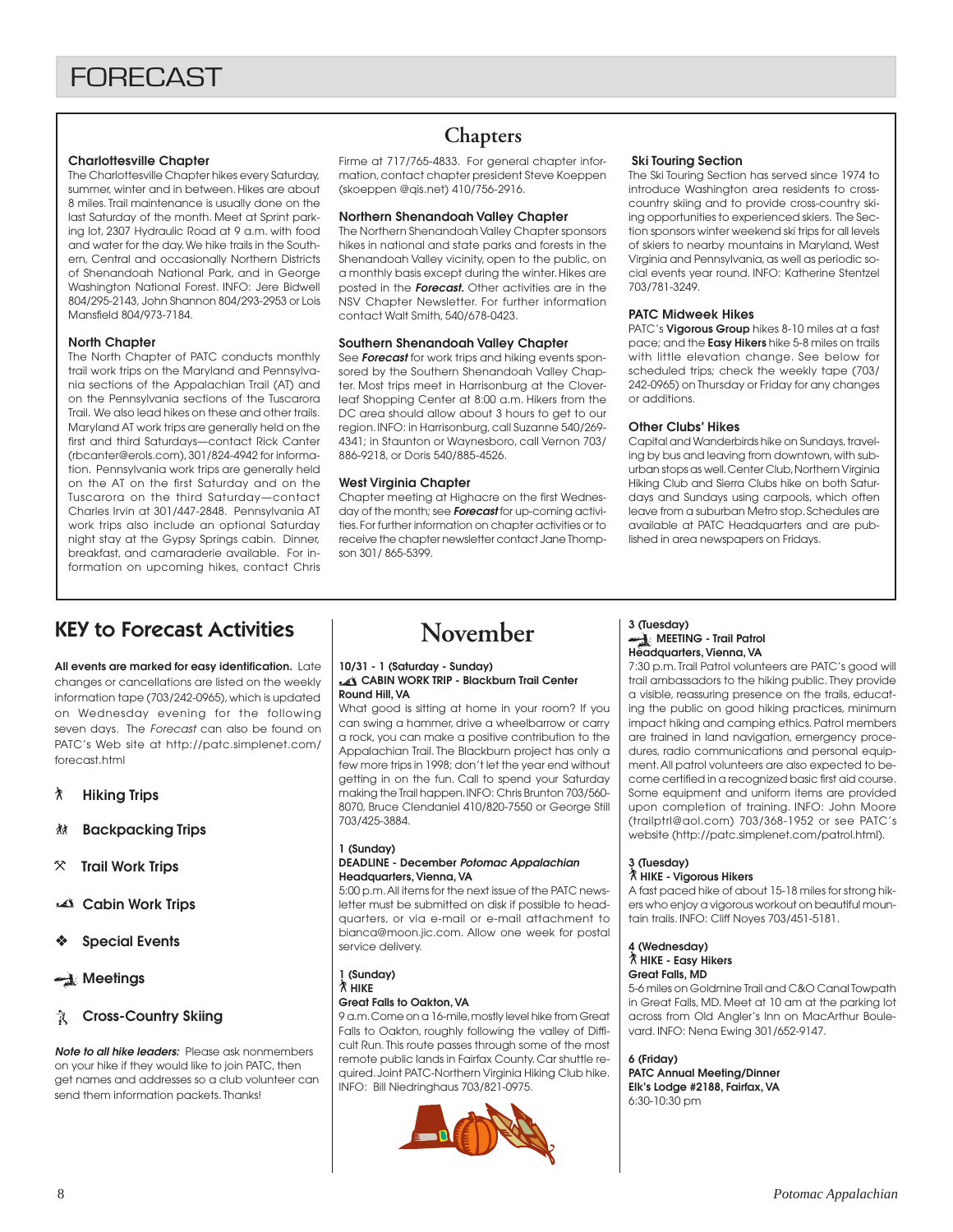# **FORFCAST**

#### **7 (Saturday)**

#### }**TRAIL WORK TRIP - South Mountaineers Appalachian Trail, MD**

Join the stalwarts of the South Mountaineers Trail Crew as they make the Trail in Maryland the best it can be. Bring water, lunch and gloves. 9 a.m. in Frederick County, MD. INFO: Rick Canter (rbcanter@erols.com) 301/924-4942.

#### **7 (Saturday)**

#### ` **CLASS/HIKE - Outdoor Leadership Workshop & Hike North District, Shenandoah National Park, VA**

For new and established outdoor leaders, this workshop and day hike discusses leadership types, setting people up for success, and modeling behavior. It covers 8 miles and 1,500 feet of climb at a moderate pace in Shenandoah National Park! INFO: Christopher Tate 703/836-8905.

#### **7 (Saturday)**

#### **R** SKI FAIR - Ski Touring Section **Headquarters, Vienna, VA**

Noon - 5 p.m. Free! Attractions for everyone, from the simply curious to cross-country addicts: presentations on where to ski, how to start, equipment and clothing; slide shows of cross country excursions in Norway, Colorado, Utah; ski swap (bring your used gear); and first chance to sign up for the new season's ski trips. INFO: Dave Holton 202/364-7055 or Katherine Stentzel 703/781-3249.

# **7 (Saturday)** ` **HIKE - Half of Maryland Appalachian Trail, MD**

This is a 19 mile hike from US 40 to Weverton on the Appalachian Trail. The pace will be fast so we can finish by sunset, but we will take some time to enjoy the great views from Washington Monument and Weverton Cliffs. This will be a joint hike with the Susquehanna AT Club. INFO: Rob Shaw (rshaw @coltplumbing.com) 717/697-4618 x233.

#### **7 (Saturday)**

#### }**TRAIL WORK TRIP - Stonewall Brigade VA-WV border**

Call 5 days ahead. INFO: Wil Kohlbrenner 540/477- 2971.

#### **7 - 8 (Saturday - Sunday) EX CABIN WORK TRIP - Tulip Tree Cabin Shaver Hollow, VA**

We are not completely depraved or deprived. We have a nice warm enclosed summer kitchen to take refuge in if the weather gets too cold. We will work outdoors all day putting up floor joists and, oh yes, the never ending hewing! Tulip Tree is even beginning to look like a cabin. It has doors and windows and the second floor joists are going in now. Next will be one more course of logs and then the rafters...that is after we hew them! INFO: Charlie Graf 410/757-6053.

#### **7 - 8 (Saturday - Sunday)** }**TRAIL WORK TRIP - North Chapter Appalachian Trail, PA**

Meet at US 30 and PA 233 at the parking lot of Caledonia State Park. Departure 9:00 a.m. sharp. INFO: Charlie Irvin 301/447-2848.

#### **9 (Monday)**

#### **MEETING - Shenandoah Mountain Rescue Group**

#### **Headquarters, Vienna, VA**

7:30 p.m. New members meeting. INFO: Martin Juenge (mjuenge@rpihq.com) 703/255-5034 then press 5.

#### **10 (Tuesday)** ` **HIKE - Vigorous Hikers**

A fast paced hike of about 15-18 miles for strong hikers who enjoy a vigorous workout on beautiful mountain trails. INFO: Cliff Noyes 703/451-5181.

#### **11 (Wednesday) MEETING - Mountaineering Section Headquarters, Vienna, VA**

8:00 p.m. Second Wednesday of every month. INFO: Tony Sanders 202/362-3819 or see PATC's website (http://patc.simplenet.com/mtn\_sect/).

#### **11 (Wednesday)** ` **HIKE/CANOE - Easy Hikers Potomac, MD**

Easy Hikers hike and/or flat water canoe along the C&O Canal. Lock # 21, Swains Lock, Md. At Capital Beltway exit 39, go west on River Rd., past Potomac Md. then 1/3 mi. to left on Swains Lock Rd. The 4-5 mile hike starts at 10 a.m. Canoe option starts at 12:30 and ends about 2 p.m. \$8.50 (split fee) per hour. Please RSVP only if canoeing by Nov. 9. Bring water and lunch. Please, no pets. INFO: Hank Comeau (hankcomeau@aol.com) 703/451-7965.

#### **14 (Saturday)** ` **HIKE - North Chapter Tuscarora Trail Series #II-6 George Washington National Forest, VA**

Sugar Knob section. Waite's Run Rd (forest service road) to Van Buren Furnace (VA Rte. 713). 8.9 difficult miles with an elevation change of 1500 ft. INFO: Chris Firme, 717/765-4833 after 5:30 p.m.

### **14 (Saturday)**

#### ` **HIKE - Natural History Geology Central District Shenandoah National Park, VA**

Tim Rose, geologist with the Smithsonian Institution, joins Bob Pickett on a hike along the Appalachian Trail in the Stony Man/Hawksbill area. We'll cover approximately seven miles. Learn about the geology and the natural history of the region on this moderate hike. INFO: Bob Pickett 301/681-1511.

#### **14 (Saturday)**

#### **CLASS - Outdoor Leadership/Wilderness Risk Management**

#### **REI, Bailey's Crossroads, VA**

10:30 a.m. - 4:30 p.m. This seminar will cover concepts and protocols that assist in planning and running outdoor trips and activities, safety management and risk assessment. It will also introduce participants to preventive search and rescue, time control, confrontation and intervention techniques, and setting people up for success. This is an excellent class for outdoor club members, youth leaders and any outdoor enthusiast. Christopher Tate, Director of the Wilderness Safety Council, conducts the seminar. The fee is \$60 and includes course materials and a copy of Outdoor Leadership, by John Graham. Space is limited. Register early. INFO: REI Customer Service 703/379-9400 or 301/982-9681.

#### **14 (Saturday)** }**TRAIL WORK TRIP - North Chapter**

#### **Tuscarora Trail, PA**

For meeting place and other details, call Charlie Irvin, 301/447-2848.

#### **14 (Saturday)** }**TRAIL WORK TRIP - Massanutten Crew Massanutten Mountain, VA**

Call 5 days ahead. INFO: Wil Kohlbrenner 540/477- 2971.

### **14 (Saturday)** }**TRAIL WORK TRIP - DC Metro**

#### **Rock Creek Park, Washington, DC**

8:15 a.m.- noon. Come to this bonus work trip that was scheduled to help finish work on a trail location project in Rock Creek Park. We normally don't have another trip until next April, so come now while you can. INFO: Mark Anderson (mark.anderson @cor.dowjones.com) 202/462-7718 or Ranger Ken Ferebee 202/426-6834 x31.

#### **14 (Saturday)** ❖ **SPECIAL EVENT - Wineberry Cabin Dedication Vining Tract, Lydia, VA**

Come one, come all to admire our latest masterpiece; Wineberry Cabin. This cabin completes the beautiful Vining Tract near Lydia, Virginia. The dedication ceremony will be at 1 p.m. Stay to enjoy all the Vining Tract cabins during our progressive dinner celebration beginning at 3 p.m. Dinner: \$10. See article elsewhere in this issue for more information. Contact Larry or Lauren Lang, 703/631-9278, by November 10 to reserve dinner and/or lodging.

#### **14 - 15 (Saturday - Sunday)** }**TRAIL WORK TRIP - Cadillac Crew Shockeysville, VA**

Shockeys Knob. This is our last work trip of the year! Come on out and help us finish the last 100 yards through the rock patch to hit PATC property on Shockeys Knob! We promise the heat on the trail won't be bad. Bring a lunch and water for Saturday. Saturday night community dinner. Share costs for food. Please call by November 9 to let us know if you're participating! INFO: Fran Keenan (frannanc @erols.com) 703/938-3973 or Jon Rindt (jkrindt @erols.com) 703/573-2261.

#### **14 - 15 (Saturday - Sunday)**

#### **EX CABIN WORK TRIP - Blackburn Trail Center Round Hill, VA**

As in life itself, 90% of being successful at having fun helping renovate the Blackburn Trail Center is just SHOWING UP. Inclement weather means indoor work building bunks, nice weather means porch-building in the sweet autumn sun. Either way you cannot lose. Call Chris Brunton 703/560-8070, Bruce Clendaniel 410/820-7550 or George Still 703/425-3884 to reserve your space in PATC history.

#### **14 - 15 (Saturday - Sunday)** *MI* **BACKPACK TRIP - Ramsey's Draft Wilderness George Washington National Forest, VA**

Ramsey's Draft backpack. Fifteen mile circuit hike in wilderness area of the George Washington National Forest. Bring wading gear and warm clothing because the trail crosses the stream five times and the place where I plan to camp gets cold at night. INFO: Dave Wilcox (davewillcox@worldnet.att.net) 703/212-0991.

#### **14 - 15 (Saturday - Sunday) CABIN WORK TRIP - John's Rest Cabin South River area near Stanardsville, VA**

Come, see and help with PATC's newest log cabin project. Log work and construction of a porch will continue. Work also includes further clearing of the site and building a rock wall. Jobs for skilled and unskilled. We'll be camping in the area, with community meals Saturday night and Sunday morning. INFO: Robert Humphrey 301/229-4083 or Shirley Strong 301/ 229-6905.

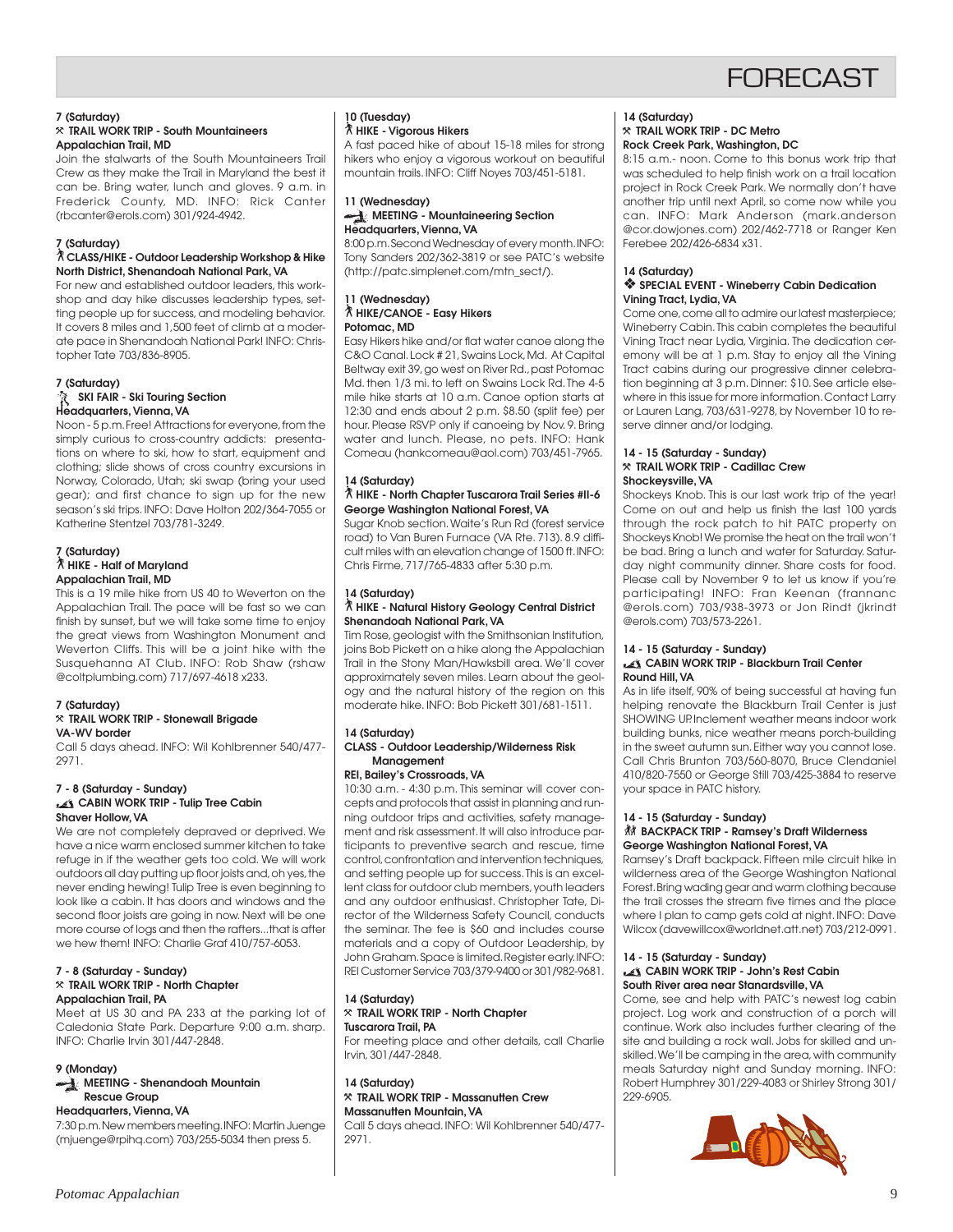# **FORFCAST**

#### **15 (Sunday)**

#### ` **HIKE - Trail Patrol Training Hike**

Ever wondered what PATC's Trail Patrol does? Now's your chance to find out. Join Kumait Jawdat for a day hike to learn more about this important volunteer opportunity. Reservations and INFO: Kumait Jawdat 202/328-8137.

#### **16 (Monday) MEETING - Conservation Committee Headquarters, Vienna, VA**

7:00 p.m. INFO: Mary Margaret Sloan 703/807-0746.

#### **17 (Tuesday)**

#### ` **HIKE - Vigorous Hikers**

A fast paced hike of about 15-18 miles for strong hikers who enjoy a vigorous workout on beautiful mountain trails. INFO: Cliff Noyes 703/451-5181.

#### **18 (Wednesday)** ` **HIKE - Easy Hikers Bethesda, MD**

About 5 miles on the Capital Crescent Bike Trail and its newly opened extension from Bethesda to Beach Drive. Meet at 10 am at the Bethesda Swimming Pool on Little Falls Parkway north of River Road. INFO: Dan Lieberman 301/986-9015.

#### **19 (Thursday)** ` **HIKE - In-between Hikers Fountainhead Regional Park, Fairfax, VA**

A moderate-to-fast 9 miles near the Occoquan Reservoir. Mostly hilly terrain. (PATC Wash. Region, Part B, plus). Depart from first parking lot on the right, off of entrance road at 10 a.m. Bring lunch and water. No pets. RSVP not required. INFO: Hank Comeau (hankcomeau@aol.com) 703/451-7965.

#### **19 (Thursday)**

#### ` **HIKE - Northern Shenandoah Valley Chapter North District, Shenandoah National Park, VA**

The Marshalls. All are invited to join the NSVC and enjoy plenty of views during this twelve-mile hike in Shenandoah National Park along the Appalachian Trail, from Gravel Springs, over the Marshall Mountains. Return on the Mount Marshall and Bluff trails. We may take a look at Big Devil's Stairs. Leader/INFO: Lee Sheaffer (thumpers@visuallink.com) 540/662- 1524.

#### **21 (Saturday)** }**TRAIL WORK TRIP - South Mountaineers Appalachian Trail, MD**

9 a.m. Rock and tread work will be on the agenda for this event. Learn how erosion control protects the trail from gullying. Hike awhile and join in the fun social atmosphere that is a South Mountaineers trail event. Tools provided. Bring lunch, water, and gloves. INFO: Rick Canter (rbcanter@erols.com) 301/924- 4942.

#### **21 (Saturday)** ` **HIKE - Tuscarora Trail Series #7 Hancock, MD**

A moderately paced hike of 16.2 miles on the Tuscarora Trail between Hells Hill Trail and Camp Hardy County Park. Elevation gain is 500 feet. A car shuttle is required. PATC map K. Meet at Vienna Metro, Nutley Street North at 7:30 a.m. INFO: Jack 703/339- 6716 or William 703/256-6735.



#### **21 (Saturday)**

#### ` **HIKE - Northern Shenandoah Valley Chapter Central District, Shenandoah National Park, VA**

Corbin Cabin Circuit. All are invited to join the NSVC on a hike of about 4 miles, with 1100' upward elevation change, beginning at the Stony Man Overlook, with a great view of the Shenandoah Valley. After following the Appalachian Trail along the top of the ridge, we will descend on the Corbin Cabin Cutoff Trail into Nicholson Hollow. Crossing the Hughes River, our lunch stop will be at the PATC-restored Corbin Cabin, opened so that we can see the former home of the George Corbin family. The return trip up Nicholson Hollow Trail will be hiked at a slow pace. Leaders/INFO: Bill Hendrickson & Laurie MacNamara 703/519-9410.

#### **21 (Saturday)** ` **HIKE - Video Series Sugarloaf Mountain, MD**

The third in the video hike series will be on November 21, a 7-mile circuit at Sugarloaf. Pace will be slow, and elevation gain will be 1500 feet. Excellent views from the top of the mountain at this alwayspopular close-in hike. INFO: George Still 703/425-3884 or Taylor Oliver 703/830-6283.

#### **21 (Saturday)** }**TRAIL WORK TRIP - Stonewall Brigade VA-WV border**

Call 5 days ahead. INFO: Wil Kohlbrenner 540/477- 2971.

#### **21 - 22 (Saturday - Sunday) CLASS - Land Navigation**

**Baileys Crossroads & Prince William Forest Park, VA** Back by popular demand. This comprehensive two day course covers the skills necessary to use map and compass in an integrated land navigation system, through classroom lecture and exercise, followed by a full day of field exercises on and off-trail in Prince William Forest Park. Participants will be taught to plot positions by latitude and longitude and UTM coordinates; point and self-location techniques; topographic map interpretation and terrain association; taking compass bearings; correcting for declination; and how to factor time and distance. The course fee is \$60 and includes workbook text, course materials, compass, map and grid reader. Space is limited to ensure individual attention. Register early! INFO: REI Customer Service 703/379-9400.

#### **21 - 22 (Saturday - Sunday) CABIN WORK TRIP - Tulip Tree Cabin Shaver Hollow, VA**

We are still hewing floor joists and wall logs and rafters but the end is in sight ( two years down the road). We have dozens of interesting jobs to do this weekend besides hewing. This beautiful work of art is taking shape. Don't miss out on the opportunity to join our crew in creating a beautiful structure from the raw material that Mother Nature provides. INFO: Charlie Graf 410/757-6053.

#### **21 - 22 (Saturday - Sunday) K BACKPACK TRIP Massanutten Mountain, VA**

Join us for a late fall backpack in this less-visited area before winter's onset. We'll do about 18 miles total along leafless ridges with good views. Depart Friday evening. INFO: John Koutze or Kathy McDermott 703/ 846-9207.

#### **24 (Tuesday)**

#### **MEETING - Shenandoah Mountain Rescue Group**

#### **Headquarters, Vienna, VA**

7:30 p.m. Meet in conference room. INFO: Martin Juenge (mjuenge@rpihq.com) 703/255-5034 then press 5.

#### **24 (Tuesday)**

#### ` **HIKE - Vigorous Hikers**

A fast paced hike of about 15-18 miles for strong hikers who enjoy a vigorous workout on beautiful mountain trails. INFO: Cliff Noyes 703/451-5181.

#### **25 (Wednesday)** ` **HIKE - Easy Hikers Huntley Meadows Park, VA**

Meet at 10 am at the Visitor Center Parking lot. To reach the park, take US 1 South (Richmond Hwy) from Beltway Exit 1 in Virginia. Go 3.1 miles to Lockheed Blvd., right 0.7 miles to Harrison Lane, and turn left into park entrance. INFO: Shirley Rettig 703/836-0147.

#### **27 (Friday)** ` **HIKE - Family Hike Michaux State Forest, PA**

Pack your child! Parent/Child Hike. Michaux State Forest, PA. Tumbling Run/Lewis Rocks. 5.0 miles. Pace: a little less than 2 miles per hour. Recommended for children 6 months to 4 years (remember what they don't walk, you have to carry). Friday November 27th - over Thanksgiving vacation. Depart DC suburban area around 9:00 a.m. INFO: John Butler 301/263- 0141.

#### **28 - 29 (Saturday - Sunday) EX CABIN WORK TRIP - Blackburn Trail Center Round Hill, VA**

Carpe Diem (Latin: complain daily)!! This may be the final worktrip of 1998. Will you let it pass you by? Grab two handfuls of life at the Blackburn Trail Center renovation project. When the trip is over, sneak some of the experience into your pockets to share with your friends. Call Chris Brunton 703/560-8070, Bruce Clendaniel 410/820-7550 or George Still 703/425-3884 to have your bed and your breakfast reserved.



# **December**

#### **1 (Tuesday)**

#### **DEADLINE - January Potomac Appalachian Headquarters, Vienna, VA**

5:00 p.m. All items for the next issue of the PATC newsletter must be submitted on disk if possible to headquarters, or via e-mail or e-mail attachment to bianca@moon.jic.com. Allow one week for postal service delivery.

#### **1 (Tuesday) MEETING - Trail Patrol Headquarters, Vienna, VA**

7:30 p.m. Trail Patrol volunteers are PATC's good will trail ambassadors to the hiking public. They provide a visible, reassuring presence on the trails, educating the public on good hiking practices, minimum impact hiking and camping ethics. Patrol members are trained in land navigation, emergency proce-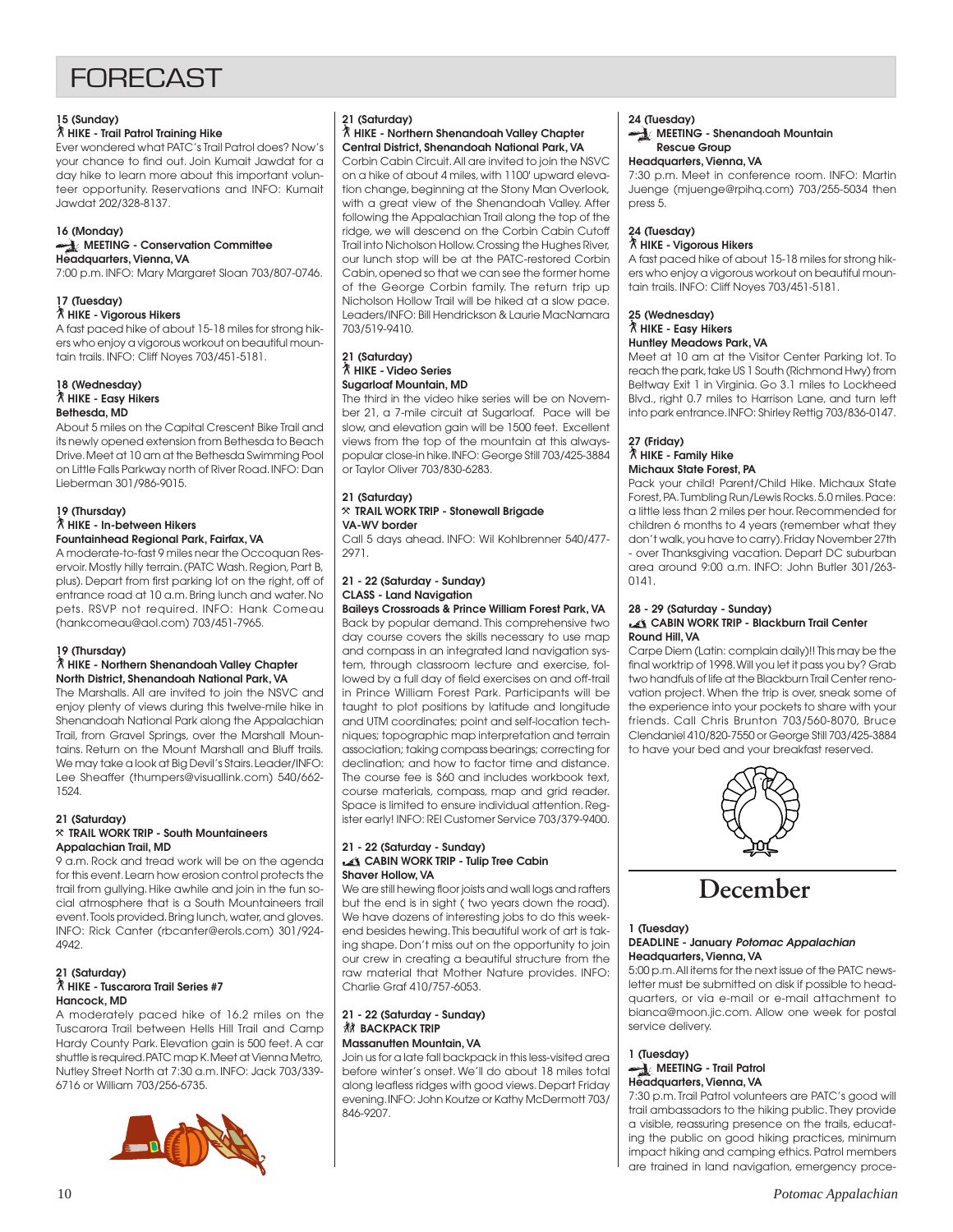

dures, radio communications and personal equipment. All patrol volunteers are also expected to become certified in a recognized basic first aid course. Some equipment and uniform items are provided upon completion of training. INFO: John Moore (trailptrl@aol.com) 703/368-1952 or see PATC's website (http://patc.simplenet.com/patrol.html).

#### **1 (Tuesday)**

#### ` **HIKE - Vigorous Hikers**

A fast paced hike of about 15-18 miles for strong hikers who enjoy a vigorous workout on beautiful mountain trails. INFO: Cliff Noyes 703/451-5181.

#### **4 - 6 (Friday - Sunday) KX BACKPACK TRIP - Assateague Island Assateague Island, VA/MD**

Twenty-eight mile circuit hike on Assateague IsIand. Departing Friday night. Saturday we will begin the hike in the National Wildlife Refuge in Chincoteague, Va. and hike up to the National Seashore in Maryland where we will camp. INFO: Dave Wilcox (davewillcox@worldnet.att.net) 703/212-0991.

#### **5 (Saturday)**

#### }**TRAIL WORK TRIP - South Mountaineers Appalachian Trail, MD**

9 a.m. This is the 19th and final advertised South Mountaineers event of 1998. We will work on whatever is left! Tread repair is likely, so plan to get dirty. Tools provided. THANKS to all who participated in the '98 campaign. INFO: Rick Canter (rbcanter @erols.com) 301/924-4942.

#### **5 (Saturday)**

#### }**TRAIL WORK TRIP - Stonewall Brigade VA-WV border**

Call 5 days ahead. INFO: Wil Kohlbrenner 540/477- 2971.

#### **5 - 6 (Saturday - Sunday) CLASS - Wilderness First Aid Alexandria, VA**

This sixteen-hour class includes classroom study, hands-on practice, and results in a two-year certification. The cost is \$125. Registration is limited to 25 people. Additional information at website: http:// wfa.net. INFO: Christopher Tate 703/836-8905.

#### **6 (Sunday)**

#### ` **HIKE - Trail Patrol Training Hike**

Want to know what PATC's Trail Patrol does? Here's your chance. Join John Dami on a training hike on Sunday, December 6. Reservations and INFO: John Dami 703/920-2422 before 10 p.m.

#### **6 (Sunday)** ` **HIKE - Bluff Trail**

#### **North District, Shenandoah National Park, VA**

A long but relatively easy 13 mile hike along Bluff Trail, with lunch at Gravel Springs Hut. Return on AT. Moderate pace, 2000 ft elevation gain. You get great views from several promontories at this time of year. INFO: Tom Johnson 410/647-8554.

#### **8 (Tuesday) MEETING - PATC Council Headquarters, Vienna, VA**

7:00 p.m. - sharp. The PATC Council meets the second Tuesday of every month to conduct business of the Club. All members are welcome, but members wishing to address the Council should call two weeks prior to the meeting in order to be included on the meeting agenda. INFO: Wilson Riley (wriley1226@aol.com) 703/242-0693 x11.

#### **8 (Tuesday)** ` **HIKE - Vigorous Hikers**

A fast paced hike of about 15-18 miles for strong hikers who enjoy a vigorous workout on beautiful mountain trails. INFO: Cliff Noyes 703/451-5181.

#### **9 (Wednesday) MEETING - Mountaineering Section Headquarters, Vienna, VA**

8:00 p.m. Second Wednesday of every month. INFO: Tony Sanders 202/362-3819 or see PATC's website (http://patc.simplenet.com/mtn\_sect/).

#### **9 (Wednesday)** ` **HIKE - Easy Hikers Scotts Run Nature Preserve, Langley, VA**

4-5 miles. Meet at 10 a.m. From Beltway (I-495) Exit 13, go W on Va 193 (Georgetown Pike) 0.6 mi to Swinks Mill Rd. and turn R into parking area. Please, no pets. Bring water and lunch. INFO: Hank Comeau (hankcomeau@aol.com) 703/451-7965.

#### **11 - 13 (Friday - Sunday) ANNUAL HOLIDAY PARTY - Cadillac Crew Highacre, Harpers Ferry, WV**

If you've been out on at least one work trip with the Cadillac Crew this year, please join us at Highacre in Harper's Ferry to help us celebrate the holidays! We'll stroll through the streets of the town, hike the trails and try not to spend too much money in the bookstore. Saturday, we'll buy our own lunches in town and Saturday night we'll have a big community dinner (if we can talk Jon McCrea into coming down from Philly to prepare the turkey again). Share costs for food. Please call by December 7 to let us know if you're participating! INFO: Fran Keenan (frannanc @erols.com) 703/938-3973 or Jon Rindt (jkrindt @erols.com) 703/573-2261.

#### **12 (Saturday)** ` **HIKE - North Chapter Tuscarora Trail Series #II-VII George Washington National Forest, VA**

Fetzgers Gap section. Distance 11.6 miles, moderatedifficult hike. Elevation change: 1,000 ft. Van Buren Furnace to Rt. 11. Meet at Van Buren Furnace Rt. 713 off of Rt. 600. INFO: Christopher Firme 717/765-4833 after 5:30 p.m.

#### **12 (Saturday)** }**TRAIL WORK TRIP - Massanutten Crew**

#### **Massanutten Mountain, VA**

Call 5 days ahead. INFO: Wil Kohlbrenner 540/477- 2971.

#### **12 (Saturday)** ` **HIKE - Northern Shenandoah Valley Chapter North District, Shenandoah National Park, VA**

All are invited to join the NSVC on a five-mile hike on the Dickey Ridge Trail with about 800' in upward elevation change to warm up! From Skyline Drive we will hike at a slow pace up to the Shenandoah Valley Overlook for a view of the Valley and the mountains beyond. Leader/INFO: Martha Clark (mclark @visuallink.com) 540-665-2101.

#### **12 - 13 (Saturday - Sunday)** ` **HIKE/SKI - Cabin Christmas Morris Cabin, Lydia, VA**

Escape the malls and parking lots for a crisp weekend in the Blueridge and the cozy warmth of the wood stove. We'll day hike and/or cross-country ski (if there is snow), and then spend evenings in yuletide celebration. This has become an annual event (now the tenth) but newcomers are welcome. Depart Friday evening. INFO: John Koutze or Kathy McDermott, 703-846-9207.

#### **12 - 13 (Saturday - Sunday)** ` **HIKE - Natural History Weekend Massanutten Mountain, VA**

Before the Christmas holidays attack, here's an opportunity to do some hiking and spend the night in one of PATC's newer cabins. We'll hike about six miles along Peter's Creek including a climb up the Woodstock tower on Saturday and then retreat to the Firestone cabin for a community dinner and midwinter's night sleep. Sunday, after a community breakfast, we'll hike another six or seven miles along the Fridley trail in the Massanutten mountains. We should see both the American chestnut fruits as well as the other chestnut species; the Allegheny chinkapin. Dinner, breakfast, and cabin will be provided for about \$10 per person. Reservations and INFO: Bob Pickett 301/681-1511.

#### **14 (Monday)**

#### **MEETING - Shenandoah Mountain Rescue Group**

#### **Headquarters, Vienna, VA**

7:30 p.m. New members meeting. INFO: Martin Juenge (mjuenge@rpihq.com) 703/255-5034 then press 5.

### **15 (Tuesday)**

#### ` **HIKE - Vigorous Hikers**

A fast paced hike of about 15-18 miles for strong hikers who enjoy a vigorous workout on beautiful mountain trails. INFO: Cliff Noyes 703/451-5181.

#### **19 (Saturday)**

#### ` **HIKE - Family Hike**

#### **South District, Shenandoah National Park, VA**

Pack your child! Parent/Child Hike. The Source. (South District, Shenandoah) Mile 81, 5.0 miles. Pace: a little less than 2 miles per hour. Recommended for children 6 months to 4 years (remember what they don't walk, you have to carry). Saturday December 19th. Depart DC suburban area around 9:00 a.m. INFO: John Butler 301/263-0141.

#### **19 (Saturday)**

#### }**TRAIL WORK TRIP - Stonewall Brigade VA-WV border**

Call 5 days ahead. INFO: Wil Kohlbrenner 540/477- 2971.

#### **21 (Monday)**

#### **MEETING - Conservation Committee Headquarters, Vienna, VA**

7:00 p.m. INFO: Mary Margaret Sloan 703/807-0746.

#### **22 (Tuesday)**

#### ` **HIKE - Vigorous Hikers**

A fast paced hike of about 15-18 miles for strong hikers who enjoy a vigorous workout on beautiful mountain trails. INFO: Cliff Noyes 703/451-5181.

# **29 (Tuesday) MEETING - Shenandoah**



#### **Mountain Rescue Group Headquarters, Vienna, VA**

7:30 p.m. Meet in conference room. INFO: Martin Juenge (mjuenge@rpihq.com) 703/255-5034 then press 5.

### **29 (Tuesday)**

### ` **HIKE - Vigorous Hikers**

A fast paced hike of about 15-18 miles for strong hikers who enjoy a vigorous workout on beautiful mountain trails. INFO: Cliff Noyes 703/451-5181.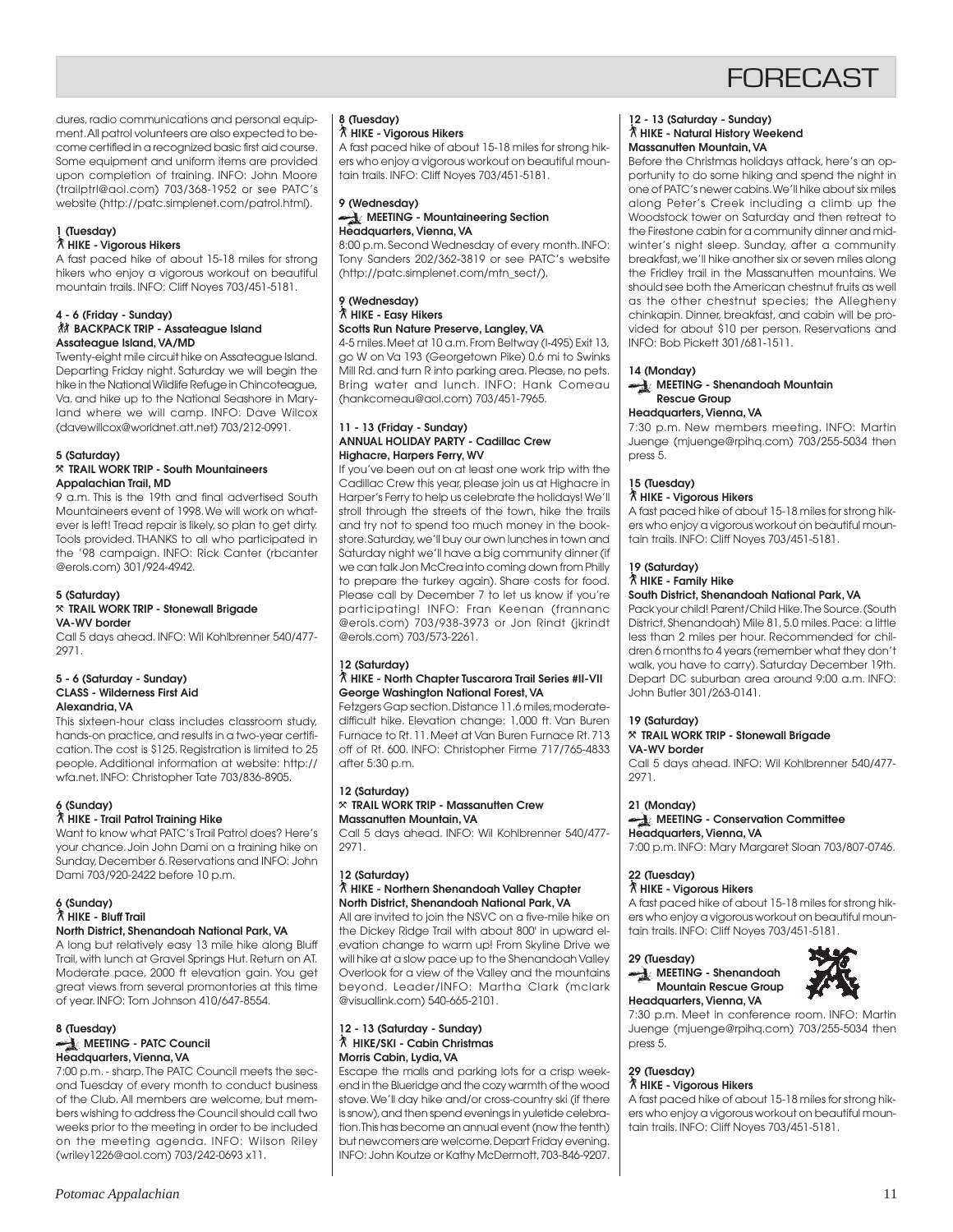# **NOTICES NOTICES**

# **NEW NOTICES**

**CUTE FURRY ANIMALS**, vicious creatures, and pests. Animal encounters in the wild will be the theme of an upcoming Potomac Appalachian. If you're an expert in any type of animal area hikers would likely encounter and would like to write an article, please contact the Editor, Bianca Menendez, at bianca@moon.jic.com or 703/823-1835.

**DISCOVER THE LAKE DISTRICT IN ENGLAND.** An invitation to fellow PATC members. Come and enjoy a leisurely guided hiking and sightseeing holiday in this beautiful corner of England. It is an area of outstanding natural beauty - land of Wordsworth, lakes and mountains. For more details contact Derek Teasdale on DTeasdale1 @aol.com or write to 25 Queens Drive, Whitley Bay, NE26 2JU, England (tel 0191-2520752) Call John Mason at 703-450-5009 for local reference.

# **VOLUNTEER OPORTUNITIES**

**DEAF TRAIL WORKERS.** PATC's Massanutten Crew has an interpreter who will volunteer her time if there are deaf members who want to maintain trails with us. We work the second Saturday of the month. Call a week ahead so that we can send our usual newcomer material about what to expect on a work trip. Interpreter: Kelli Watts 202/ 543-4618 (tty). Crew leader: Wil Kohlbrenner: 540/ 477-2971 (relay).

**PATC SHELTER LOOKING FOR OVERSEER:** The PATC Shelters Committee is presently seeking an overseer for the BOONE RUN Shelter located in George Washington National Forrest. If interested, Please contact John Andrews at jnandrews@aol.com or call 703-938-0349.

**PATC MEDICAL COMMITTEE** Looking for Help Newly-appointed medical committee chair for PATC needs assistance with computer presentations for wilderness medicine classes. Will work at PATC HQ in Vienna. No equipment needed - just some time and expertise with computers. Call Dr. John McNamara at 703/528-4519.

**NOT INTERESTED IN WORKING OUTDOORS?** PATC has a continuous need for Headquarters Volunteers willing to help out with a variety of tasks — from manning the sales desk in the evening, to providing typing or office support. It takes a lot more than trail workers to keep the Club going! INFO: Wilson Riley (wriley1226@aol.com) 703/242-0693, Ext. 11.

**PATC OVERSEERS** get BIG discounts from the following merchants who support our volunteer programs: -Blue Ridge Mountain Sports (Charlottesville/Tidewater)-20% -Hudson Trail Outfitters (DC Metro Region) 15% -The Trailhouse (Frederick, MD) 15% -Casual Adventures (Arlington, VA) 10% -Campmor (Mail Order via PATC HQ) 10% Check the back page of the PA for the latest trail, cabin, and shelter overseer opportunities. And all PATC members receive a 10% discount from Blue Ridge Mountain Sports. Be sure to have your membership ID or overseer ID ready when you shop.

**SHENANDOAH MOUNTAIN RESCUE GROUP** (SMRG) is seeking people interested in wilderness search and rescue. New member orientation meetings are held every month at PATC headquarters. NO EX-PERIENCE IS NECESSARY. INFO: Martin Juenge 703/ 255-5034, then press #5.

**TOOL ROOM VOLUNTEERS NEEDED** to help sharpen and maintain tools at PATC Headquarters. INFO: Pete Gatie 703/242-0693 x13.

**THE INTERNET SERVICES COMMITTEE** is searching for an individual interested in doing two small video authoring projects for the PATC website. The goal is to develop two short streaming video movies that will appear on PATC's opening page. Interested individuals should have a video camera, computer, and video authoring tools that produce content that can be viewed without external plug-ins (such as Real Audio G2). Contact Andy Hiltz (ahiltz @idsonline.com) 703/764-0121.

### **FOR SALE**

**SHENANDOAH RIVER LAND/ BLUE RIDGE MOUNTAIN** LAND 10.19 acres of wooded land for sale, 557 ft. frontage on the Shenandoah River with natural canoe put-in, in Jefferson County West VA, 90 minutes from the DC area. Birds, wildflowers, views, great retreat abutting a 500 acre rolling pasture, \$69,900. Contact Anne McCormick (owner) 505/624-2434 or Cricket Morgan, agent for Greg Diden Realtors, 304/ 876-6400, evenings 304/725-6670.

**PURE MAPLE SYRUP.** PATC Life Member relocated to the Berkshires makes his own. A quart shipped within the USA is \$18.00, and makes a perfect gift. Contact me for a brochure. Tom McCrumm, 755 Watson-Spruce Corner Road, Ashfield, Massachusetts 01330, 413/628-3268.

### **HIKING PARTNERS WANTED**

**WANTED:** Hiking partner to do the Maryland section of the Appalachian Trail in four 12 mile long segments from Pen Mar, MD to Harpers Ferry, WV. The series of hikes would be done sometime in the fall during a Saturday.

Section 1—would be from Pen Mar to State Route 77.

Section 2—would be from State Route 77 to Washington Monument State Park.

Section 3—would be from Washington Monument State Park to Gathland State Park at Crampton's Gap.

Section 4—would be from Gathland State Park at Crampton's Gap to the U.S. Route 340 bridge at Harpers Ferry.

The mileage may vary. If you are interested, Please either call me, Dave Lepkowski, at (703) 758-9721 or Email me at Lwws27b@prodigy.com

### **MISCELLANEOUS**

**The PATC store** would like to ask our members for their opinion. We would like to have your suggestions as to what you would like to see available for sale in our store. You can send your suggestions to the PATC Headquarters to the attention of Maureen Estes, Sales Coordinator. We appreciate your feedback and hope to receive some helpful suggestions.

Notices are published free of charge for PATC members only. PATC cannot vouch for any of the advertised items. No commercial advertisement or personal notices unrelated to hiking will be accepted. Deadline for inclusion is the first day of the month preceding issuance of the newsletter. PLEASE let us know when your notice is no longer applicable.

### *Rappelling, from page 7*

you on the hard and unforgiving ground at the base of the cliff.

Rob took up the slack in his rope, leaned backwards, feeding the rope through the descending device attached to his harness, and slowly began making his way down the cliff. As he reached the ground a grin to his belayer revealed his exhilaration. "That's the most important point of this training," said Hoade at the training, "you're not just rappelling, you're learning to rely on your equipment, and you're also learning to trust the person belaying you."

Of course, everything that comes down must go back up, and the equally vital skill of ascending a rope with the aid of prussiks (loops of thin cord secured to the climber's feet and harness that slide easily up the rope but clinch when a downward force is applied) was also being practiced. Like inchworms, SMRG team members made their way back up the rock face, securing their foot prussiks, standing up, sliding the harness prussik up the rope and starting the laborious process again until the cliff was scaled.

"Rock climbing and rappelling are certainly not skills that are called for in every search

mission," said Randy Rupp, chairman of SMRG, as he helped repack the ropes and climbing equipment back at PATC headquarters later that afternoon. "The majority of our searches don't involve anything as dramatic as scaling cliffs—clawing our way through a maze of brambles and greenbriar thorns is the more likely scenario when we're searching for a missing person or aircraft—but training events like this give our members valuable lessons about climbing and rappelling techniques should they be necessary on a search. We maintain our skills with our rescue equipment, and we learn the most important skill of all—simply, how to work together as a team." ❑

*—John Luck*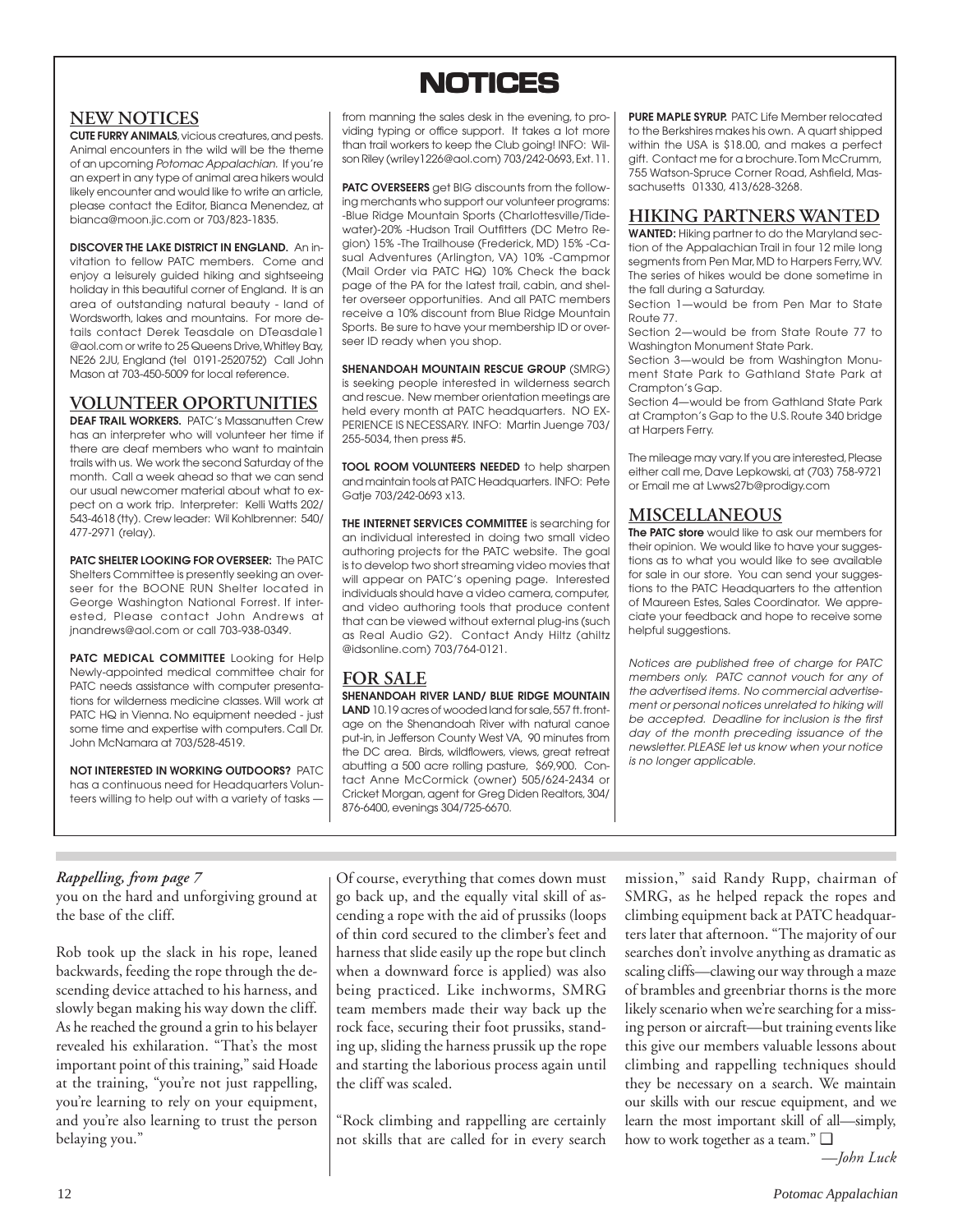|                              | POTOMAC APPALACHIAN TRAIL CLUB PUBLICATIONS                                                                                                  |               |                      |
|------------------------------|----------------------------------------------------------------------------------------------------------------------------------------------|---------------|----------------------|
| Item#                        | <b>Description</b>                                                                                                                           | Retail        | Member               |
| PA100                        | Map 1<br>(ed. 9, 1998)<br>AT Cumberland Valley, PA (Susquehanna River to Route 94)                                                           | \$5.00        | \$4.00               |
| <b>PA110</b>                 | (ed. 8, 1998)<br>Map 2-3<br>AT Michaux State Forest, PA (Route 94 to Route 30)                                                               | 5.00          | 4.00                 |
| PA120                        | Map 4<br>(ed. 7, 1998)<br>AT Michaux State Forest, PA (Route 30 to PA-MD State Line)                                                         | 5.00          | 4.00                 |
| PA130                        | Map 5-6 (ed. 15, 1998)<br>AT Maryland                                                                                                        | 5.00          | 4.00                 |
| <b>PA140</b>                 | (ed. 12, 1998)<br>Map 7<br>AT Northern Virginia (Potomac River to Snickers Gap)                                                              | 5.00          | 4.00                 |
| PA150                        | Map 8<br>(ed. 12, 1996)<br>AT Northern Virginia (Snickers Gap to Chester Gap)                                                                | 5.00          | 4.00                 |
| PA160                        | Map 9<br>(ed. 14, 1996)<br>AT Shenandoah National Park (North District)                                                                      | 5.00          | 4.00                 |
| <b>PA170</b>                 | (ed. 18, 1997)<br>Map 10<br>AT Shenandoah National Park (Central District)                                                                   | 5.00          | 4.00                 |
| PA180                        | Map 11<br>(ed. 12, 1996)<br>AT Shenandoah National Park (South District)                                                                     | 5.00          | 4.00                 |
| PA190                        | (ed. 7, 1996)<br>Map 12<br>AT GWNF Pedlar District (Rockfish Gap to Tye River)                                                               | 5.00          | 4.00                 |
| PA200                        | Map 13<br>(ed. 3, 1995)<br>AT GWNF Pedlar District (Tye River to James River)                                                                | 5.00          | 4.00                 |
| PA210                        | Map D<br>(ed. 2, 1991)<br>Potomac River Gorge Area and Cabin John Trail                                                                      | 3.50          | 2.80                 |
| PA220                        | (ed. 4, 1995)<br>Map F<br>Great North Mountain-North Half (Virginia/West Virginia)                                                           | 5.00          | 4.00                 |
| PA230                        | (ed. 6, 1998)<br>Map G<br>Massanutten Mountain-North Half (Signal Knob to New Market Gap)                                                    | 5.00          | 4.00                 |
| PA240                        | Map H<br>(ed. 2, 1995)<br>Massanutten Mountain-South Half (New Market Gap to Mass. Peak)                                                     | 5.00          | 4.00                 |
| PA250                        | Map J<br>(ed. 2, 1997)<br>Tuscarora Trail AT, PA to PA Route 641                                                                             | 5.00          | 4.00                 |
| PA260                        | (ed. 2, 1997)<br>Map K<br>Tuscarora Trail PA Route 641 to Hancock, MD                                                                        | 5.00          | 4.00                 |
| <b>PA270</b>                 | Map L<br>(ed. 2, 1996)<br>Tuscarora Trail (Hancock, MD, to Capon Springs, WV, and Cacapon St. Pk.)                                           | 5.00          | 4.00                 |
| PA290                        | (ed. 1, 1993)<br>Map N<br>Rock Creek Park Area, DC                                                                                           | 5.00<br>1.75  | 4.00<br>1.40         |
| <b>PA300</b><br><b>PB100</b> | PATC Elevation Profile of Appalachian Trail (Pine Grove Furnace to Rockfish Gap)                                                             | 7.00          | 5.60                 |
| <b>PB110</b>                 | AT Guide Book #6 (ed. 15, 1995) Maryland and Northern Virginia<br>AT Guide Set #6 (AT Guide Book to MD and Northern VA with Maps 5-6, 7 & 8) | 18.00         | 14.40                |
| <b>PB120</b>                 | AT Guide Book #7 (ed. 11, 1994) Shenandoah National Park                                                                                     | 9.00          | 7.20                 |
| <b>PB130</b>                 | AT Guide Set #7 (AT Guide Book to Shenandoah National Park with Maps 9, 10 & 11)                                                             | 20.00         | 16.00                |
| <b>PB140</b>                 | Massanutten Guide Set (Guide to Massanutten Mountain with Maps G and H)                                                                      | 14.00         | 11.20                |
| <b>PC100</b>                 | Circuit Hikes in Shenandoah National Park (ed. 14, 1996)                                                                                     | 6.00          | 4.80                 |
| <b>PC110</b>                 | Circuit Hikes in Virginia, West Virginia, Maryland, and Pennsylvania (ed. 5, 1994)                                                           | 6.00          | 4.80                 |
| <b>PC115</b>                 | Hikes in Western Maryland (ed. 1, 1997)                                                                                                      | 6.00          | 4.80                 |
| <b>PC116</b>                 | The Tuscarora Trail North (Guide to Maryland and Pennsylvania) (ed.3, 1997)                                                                  | 6.00          | 4.80                 |
| <b>PC117</b>                 | The Tuscarora Trail South (Guide to Virginia and West Virginia) (ed. 3, 1997)                                                                | 6.00          | 4.80                 |
| <b>PC120</b>                 | Hikes in the Washington Region: Part A Northern Maryland Counties (ed. 3, 1992)                                                              | 6.00          | 4.80                 |
| <b>PC130</b>                 | Hikes in the Washington Region: Part B Northern Virginia Counties (ed. 3, 1993)                                                              | 6.00          | 4.80                 |
| PC 140                       | Hikes in the Washington Region: Part C DC/Southern Maryland Counties (ed. 1, 1984)                                                           |               | <b>NOT AVAILABLE</b> |
| PC160                        | Guide to Massanutten Mountain (1993)                                                                                                         | 6.00          | 4.80                 |
| <b>PC180</b>                 | Hiking Guide to the Pedlar District, George Washington National Forest (ed. 2, 1990)                                                         | 6.00          | 4.80                 |
| <b>PC190</b>                 | Climbers' Guide to the Great Falls of the Potomac (1985)                                                                                     | 6.00          | 4.80                 |
| <b>PC200</b>                 | Carderock Past & Present: A Climbers Guide (1990)                                                                                            | 7.00          | 5.60                 |
| PC210                        | Clearing Trails in War Time                                                                                                                  | 5.95          | 4.76                 |
| <b>PC220</b>                 | Breaking Trail in the Central Appalachians - a narrative                                                                                     | 12.50         | 10.00                |
| PC230                        | Lost Trails and Forgotten People: The Story of Jones Mountain (ed. 2, 1985)                                                                  | 7.50          | 6.00                 |
| <b>PC240</b>                 | The Dean Mountain Story (1982)                                                                                                               | 5.50          | 4.40                 |
| <b>PC250</b>                 | Shenandoah Heritage: The Story of the People Before the Park (5th printing, 1995)                                                            | 7.00          | 5.60                 |
| PC260                        | Shenandoah Vestiges: What the Mountain People Left Behind (3d printing, 1993)                                                                | 5.00          | 4.00                 |
| <b>PC270</b><br><b>PC280</b> | Shenandoah Secrets: The Story of the Park's Hidden Past (Revised 1998)                                                                       | 12.95<br>4.00 | 10.36                |
| PC300                        | PATC Cabins Booklet (1997)                                                                                                                   | 2.50          | 3.20<br>2.00         |
| <b>PC310</b>                 | Wildflowers of the Potomac Appalachians: A Hikers Guide (1979)<br>The Blue Hills of Maryland (ed. 1, 1993)                                   | 14.00         | 11.20                |
| <b>PC320</b>                 | Memories of a Lewis Mountain Man (1993)                                                                                                      | 8.00          | 6.40                 |
| PD100                        | Map of the Stony Man Region of the Shenandoah National Park (Illustrated) (1964)                                                             | 2.00          | 1.60                 |
| <b>PE120</b>                 | PATC Member Decal                                                                                                                            | N/A           | 1.00                 |
| <b>PE130</b>                 | <b>PATC Member Patch</b>                                                                                                                     | N/A           | 2.00                 |
| PE140                        | PATC Member Pin                                                                                                                              | N/A           | 2.95                 |
| PE150                        | PATC Ballpoint Pen with gift box                                                                                                             | 3.00          | 3.00                 |
| <b>PE250</b>                 | Long Sleeve T-Shirts                                                                                                                         | 20.00         | 20.00                |
| PE260                        | Short Sleeve T-Shirts                                                                                                                        | 15.00         | 15.00                |
| <b>PE265</b>                 | Notecards with Drawings of 3 PATC Cabins (box of 10 with envelopes)                                                                          | 4.00          | 4.00                 |
| <b>PE280</b>                 | PATC Coffee Mug                                                                                                                              | 7.50          | 6.00                 |
| PE320                        | PATC Hat                                                                                                                                     | 12.00         | 12.00                |
| <b>XX700</b>                 | Natural History Guide to Common Woody Plants of the GWNF and SNP (1995)                                                                      | 3.00          | 2.40                 |

| <b>PUBLICATIONS FROM OTHER PUBLISHERS</b><br>Description |        | <b>Retail Member</b> |
|----------------------------------------------------------|--------|----------------------|
| 184 Miles of Adventure (C&O Towpath) (1991)              | \$4.75 | \$3.80               |
| 50 hikes in Northern Virginia (1994)                     | 13.00  | 10.40                |
| Appalachian Trail Field Book (1982)                      | 3.50   | 2.80                 |
| Appalachian Trail Patch                                  | 3.00   | 2.40                 |
|                                                          | 10.00  | 8.00                 |
| Appalachian Trail Thru-Hikers' Companion (1996)          | 16.95  | 13.56                |
| Backpacker Magazine Guide to the AT (1989)               |        |                      |
| Backpacking One Step at a Time (1986)                    | 9.00   | 7.20                 |
| Camping and Backpacking with Children (1995)             | 16.95  | 13.56                |
| Common Sense Medical Guide (1987)                        | 15.00  | 12.00                |
| Cross-Country Skiing (1988)                              | 9.00   | 7.20                 |
| Exploring Washington on Foot                             | 12.95  | 10.36                |
| Finding Wildflowers in Washington/Baltimore Area (1995)  | 15.95  | 12.76                |
| Food & Lodging Along the C&O Canal (1994)                | 3.00   | 2.40                 |
| Guide to Skyline Drive and SNP (1997)                    | 7.50   | 6.00                 |
| Guide to the Mason-Dixon Trail System (1992)             | 10.00  | 8.00                 |
| Hikes to Waterfalls (1997)                               | 3.00   | 2.40                 |
| Hiking Guide to the Monongahela National Forest (1993)   | 12.00  | 10.00                |
| Hiking Virginia's National Forests (1994)                | 10.00  | 8.00                 |
| Hollow Boy by Rayner V. Snead (1995)                     | 13.95  | 11.16                |
| Insiders Guide to Virginia's Blue Ridge (1995)           | 15.00  | 12.00                |
| Lightly on the Land                                      | 19.95  | 15.95                |
| Mountain Search and Rescue Techniques (1982)             | 5.50   | 4.40                 |
| Mountaineering First Aid (1990)                          | 7.00   | 5.60                 |
| Pennsylvania Hiking Trails (ed. 10, 1987)                | 7.00   | 5.60                 |
|                                                          |        |                      |

| Description                                           |       | Retail Member |
|-------------------------------------------------------|-------|---------------|
| Potomac Trails (1997)                                 | 14.95 | 12.00         |
| Skyland: The Heart of Shenandoah National Park (1960) | 6.00  | 4.80          |
| The 18 Cabins of Old Rag                              | 500   | 5.00          |
| The Appalachian Trail Backpacker (1994)               | 11.00 | 8.80          |
| The Appalachians (1975) (Maurice Brooks)              | 18.95 | 15.16         |
| The C&O Canal Companion (1997)                        | 23.50 | 19.60         |
| The New Appalachian Trail (Ed Garvey) (1997)          | 14.95 | 11.95         |
| The Potomac River and the C&O Canal (1992)            | 8.50  | 6.80          |
| The Undying Past of the Shenandoah National Park      | 1895  | 15.16         |
| There are Mountains to Climb (1996)                   | 12.95 | 10.36         |
| Thru-Hikers Handbook (Dan "Wingfoot" Bruce, 1998)     | 12.00 | 9.60          |
| <b>Thru-Hikers Planning Guide</b>                     | 12.00 | 9.60          |
| Towns Along the Towpath                               | 14.00 | 11.20         |
| Towpath Guide to the C&O Canal (1994)                 | 14.00 | 11.20         |
| Trail Building and Maintenance (ed. 2, 1981) (AMC)    | 12.95 | 10.36         |
| Trails in Southwest Virginia (1997)                   | 6.95  | 5.50          |
| W & OD Railroad Trail Guide (1996)                    | 8.00  | 6.40          |
| Walker s Guide to Harpers Ferry (1994)                | 8.00  | 6.40          |
| Walking the Appalachian Trail (1994)                  | 16.95 | 13.56         |
| Workbook for Planning Thru-Hikes                      | 6.00  | 4.80          |
|                                                       |       |               |
| Appalachian Trail Poster Maps:                        |       |               |
| b) AT and eight full-color trail photos 32" x 47"     | 6.95  | 5.56          |
| c) AT strip map with forest green border 9-1/2" x 48" | 3.50  | 2.80          |
|                                                       |       |               |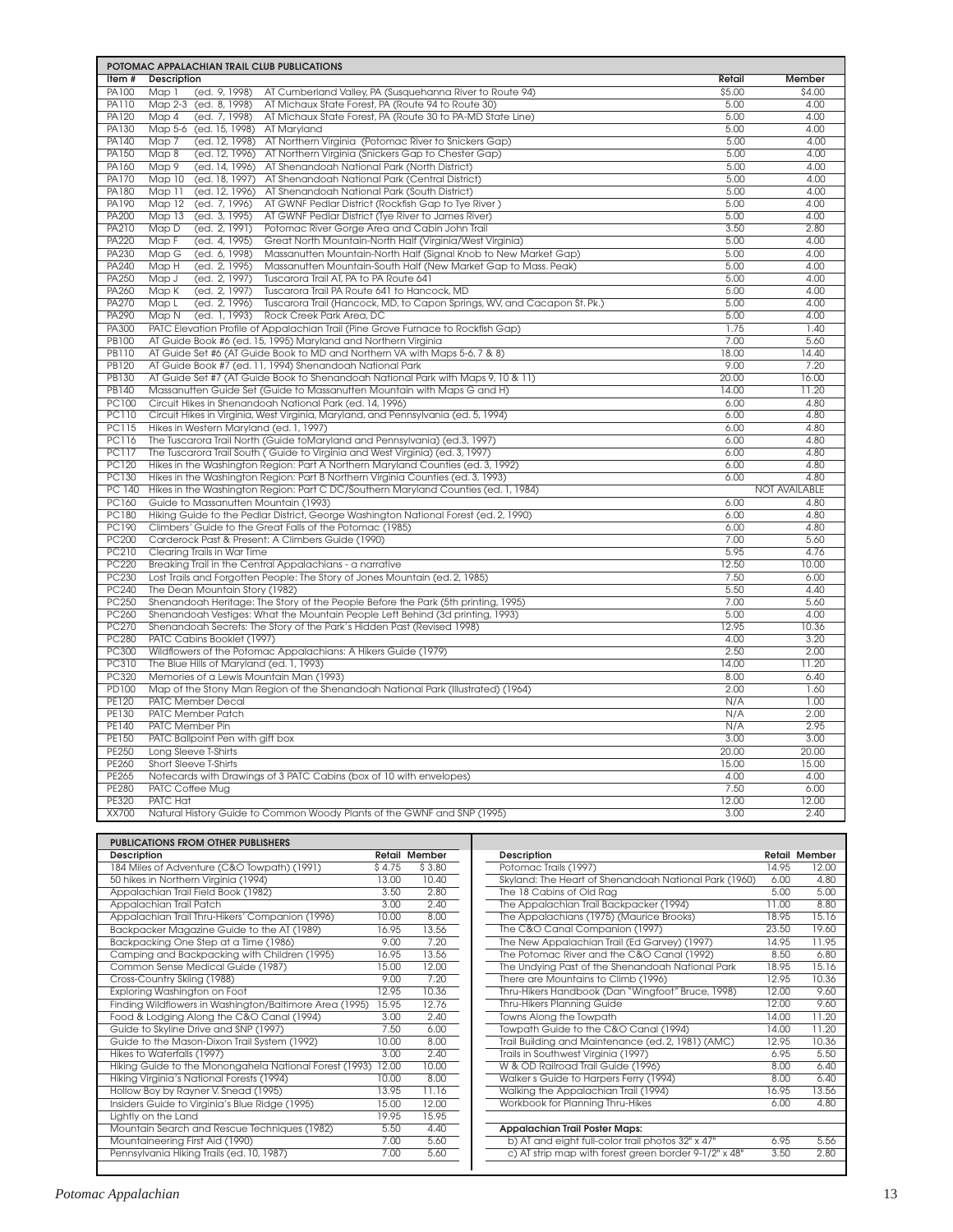#### **(Continued from page 13)**

| Other AT Guide Books with Trail Maps:                 |       |       |  |
|-------------------------------------------------------|-------|-------|--|
| Maine (1993)                                          | 25.00 | 20.00 |  |
| Massachusetts-Connecticut (1994)                      | 20.00 | 16.00 |  |
| New York-New Jersey (1994)                            | 16.00 | 12.60 |  |
| Pennsylvania (1994)                                   | 21.00 | 16.80 |  |
| Central Virginia (1994)                               | 18.00 | 14.40 |  |
| Southwest Virginia (1994)                             | 17.00 | 13.60 |  |
| Tennessee-North Carolina (1995)                       | 25.00 | 20.00 |  |
| North Carolina-Georgia (1994)                         | 25.00 | 20.00 |  |
| AT Data Book (supplement to guide sets) (1998)        | 4.95  | 3.95  |  |
|                                                       |       |       |  |
| <b>Trails Illustrated Maps:</b>                       |       |       |  |
| American Discovery Trail (covers DE, MD, & WV) (1995) | 9.00  | 7.20  |  |
| Shenandoah National Park (1994)                       | 9.00  | 7.20  |  |
|                                                       |       |       |  |
| <b>Trinkets:</b>                                      |       |       |  |
| Appalachian Trail Bandana                             | 5.00  | 5.00  |  |
| Hand Painted Scenics on State Rock                    | 19.95 | 19.95 |  |
| PATC Water Bottles (1 pint)                           | 5.00  | 5.00  |  |
| Shenandoah National Park Calendar (1998)              | 5.00  | 5.00  |  |
| Smokey the Bear Pins                                  | 4.00  | 3.20  |  |



|       |                                                                                                                                                                  |                                                                                                                                                                                                                                                                                             | <b>ORDER FORM</b> |                                                                                                                                                                                                                   |                                                    |
|-------|------------------------------------------------------------------------------------------------------------------------------------------------------------------|---------------------------------------------------------------------------------------------------------------------------------------------------------------------------------------------------------------------------------------------------------------------------------------------|-------------------|-------------------------------------------------------------------------------------------------------------------------------------------------------------------------------------------------------------------|----------------------------------------------------|
|       | <b>TELEPHONE HOURS:</b><br>Monday - Thursday: 7:00 p.m. - 9:00 p.m.<br>Thursday - Friday: 12:00 noon - 2:00 p.m.<br>Telephone: 703/242-0693<br>Fax: 703/242-0968 |                                                                                                                                                                                                                                                                                             |                   | SEND ALL ORDERS TO:<br><b>PATC</b><br>118 Park Street, S.E.<br>Vienna, VA 22180-4609                                                                                                                              |                                                    |
|       |                                                                                                                                                                  | Shipping Address_____________                                                                                                                                                                                                                                                               |                   |                                                                                                                                                                                                                   |                                                    |
|       | Appalachian Trail Club (PATC)<br>shipped by UPS or First Class Mail.<br>expedite your order.                                                                     | Credit card orders (Visa or Mastercharge only)<br>Please have all information ready when you call.<br>Make checks payable to the Potomac<br>Do not send cash, stamps or C.O.D. orders.<br>Please allow 3 weeks for delivery. Orders may be<br>Please include Shipping and Handling costs to | $\Box$ Member     | $\Box$ Nonmember<br>$\Box$ Please send membership information & application<br><b>SHIPPING AND HANDLING CHART</b><br>Order Subtotal<br>Up to \$10.00<br>\$10.01 to \$25.00<br>\$25.01 to \$50.00<br>Above \$50,00 | S & H Cost<br>\$2,00<br>\$4.00<br>\$6.00<br>\$8,00 |
|       |                                                                                                                                                                  |                                                                                                                                                                                                                                                                                             |                   |                                                                                                                                                                                                                   |                                                    |
| ITEM# | <b>QUANTITY</b>                                                                                                                                                  | <b>DESCRIPTION</b>                                                                                                                                                                                                                                                                          |                   | <b>UNIT PRICE</b>                                                                                                                                                                                                 | <b>TOTAL</b>                                       |
|       |                                                                                                                                                                  |                                                                                                                                                                                                                                                                                             |                   |                                                                                                                                                                                                                   |                                                    |
|       | <b>METHOD OF PAYMENT:</b><br>$\Box$ Check or Money Order<br>$\Box$ Visa or Mastercard                                                                            |                                                                                                                                                                                                                                                                                             |                   | Order Subtotal _________<br>4.5% State Sales Tax (VA residents only) ________                                                                                                                                     |                                                    |
|       | Credit Card Number                                                                                                                                               | Expiration Date (month/yr.)                                                                                                                                                                                                                                                                 |                   | Shipping and Handling (see above) _________                                                                                                                                                                       |                                                    |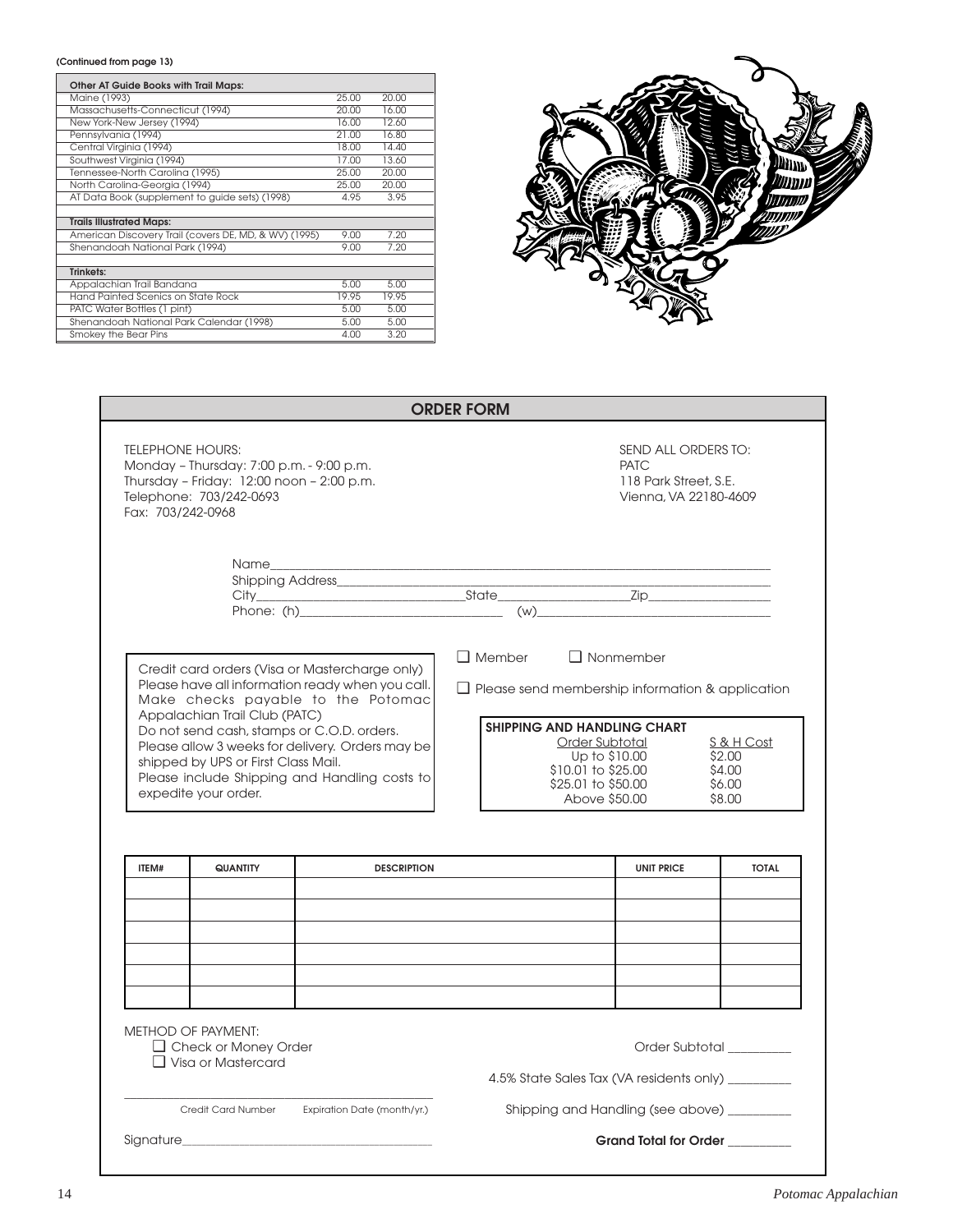# **Periodical Review**

The August 1998 issue of *Parks and Rec-*<br>*reation* is devoted to aspects of outdoor recreation. PATC trail workers and members who can find an issue will be interested in these particular articles:

- "Physical activity; how much is enough?" Mary K. Dinger says 30 minutes (either as a unit or in three 10 minute segments) for 5 days out of seven of activities as strenuous as pushing a lawnmower, walking briskly (4 mph pace) or fishing, is sufficient.
- "Managing Stress through Outdoor Recreation," by Paul Finnicum and Jeffrey P. Zeiger. The title says it all - as if PATCers needed to be told!
- "Grand Staircase-Escalante National Monument; the Politics of Environmental Preservation," by Daniel L. Dustin and Richard M. Barber. The problems that existed before Clinton created the new national monument haven't gone away.
- "Reflections of an Outdoor Recreation Experience," by Bruce J. Hill, who participated in the 1997 Mormon Wagon Trail long distance hike. He describes his experience in sociological terms (Flow, test of endurance, social bonding, sacred spaces, meaningfulness, wholesome societal significance, romance and humor) that explain the "AT experience" and "trail magic" that through AT-hikers so often mention but can't define.
- "Amok," by Stuart P. Cottrell and Richard L. Cottrell, points out the world of outdoor recreation faces a multitude of problems but there are signs new solutions are being found.
- "Volunteer-Based Recreation Land Management," by Robert F. Bristow. He has discovered that the trail maintainers and corridor managers of the ATC clubs are capably doing a job that other recreation land managers could use as a model to solve their management problems. ❑ *—Paula Strain*

# **Washington PATC Members turn into New Zealand Tramps**

 $A$  small group of Club members and other<br>intrepids spent four weeks hiking—or as New Zealanders say, tramping and trekking in Fiji and New Zealand.

The Fiji stop interrupted an interminably long flight to our final destination, Auckland. Fiji, the winter playground for Kiwis is poor and affordable. The scenic mountains are covered with rain forest. It has a sugar cane-based economy and the most delicious mangos (27 for 0.60 cents) you have ever tasted.

New Zealand is a trekking paradise. Numerous multi-day trails run through the North and South Islands, with huts set up at intervals to accommodate the trekker at night.

The scenery in the high rugged mountains is unsurpassed, the rainforest lush and dripping with the regionally very abundant rain, which in places averages 18 feet yearly, making the Milford Sound area the wettest place on earth.

It is an empty country with no more than 3.5 million people, of which 1 million live in Auckland. Only sheep can be seen everywhere, as well as some cattle and domesticated deer herds. The deer end up on restaurant menus in the US and in Europe.

There are no predators to frighten the tramps, but nasty wasps pose a problem. One of our friends was severely stung when he disregarded the sign advising hikers about the spottily successful eradication of these pests with the recommendation to jump in the adjacent lake should the beasties start to swarm.

Hiking is not the only option. We also rented sea kayaks for several days and kayaked a water trail, walking back on land after our craft were returned by boat.

Another option was hiking with day packs while the backpacks were transported on the water to the next camping or hostel destination. All that service was provided at very reasonable cost.

Tourism provides New Zealand's top income. There are good reasons for it. ❑ *—Ruth Healey*

**"Wherever mountains are, there exist people to whom mountains are where life should be lived. To millions more they are a fascination, an exhilaration, a challenge, a solace; but when a man tries to state why, he finds himself using the impotent abstractions. Like magnificence. Like solitude. Like self-humility. Like freedom and beauty. Or he goes the other way and speaks of fresh air and fishing of bighorn and bear. None of these suffices, and together they don't explain. Maybe we can't improve on the simple statement that mountains are mountains."**

**—A.B Guthrie, Jr.,** *Big Sky Fair Land***, 1988**

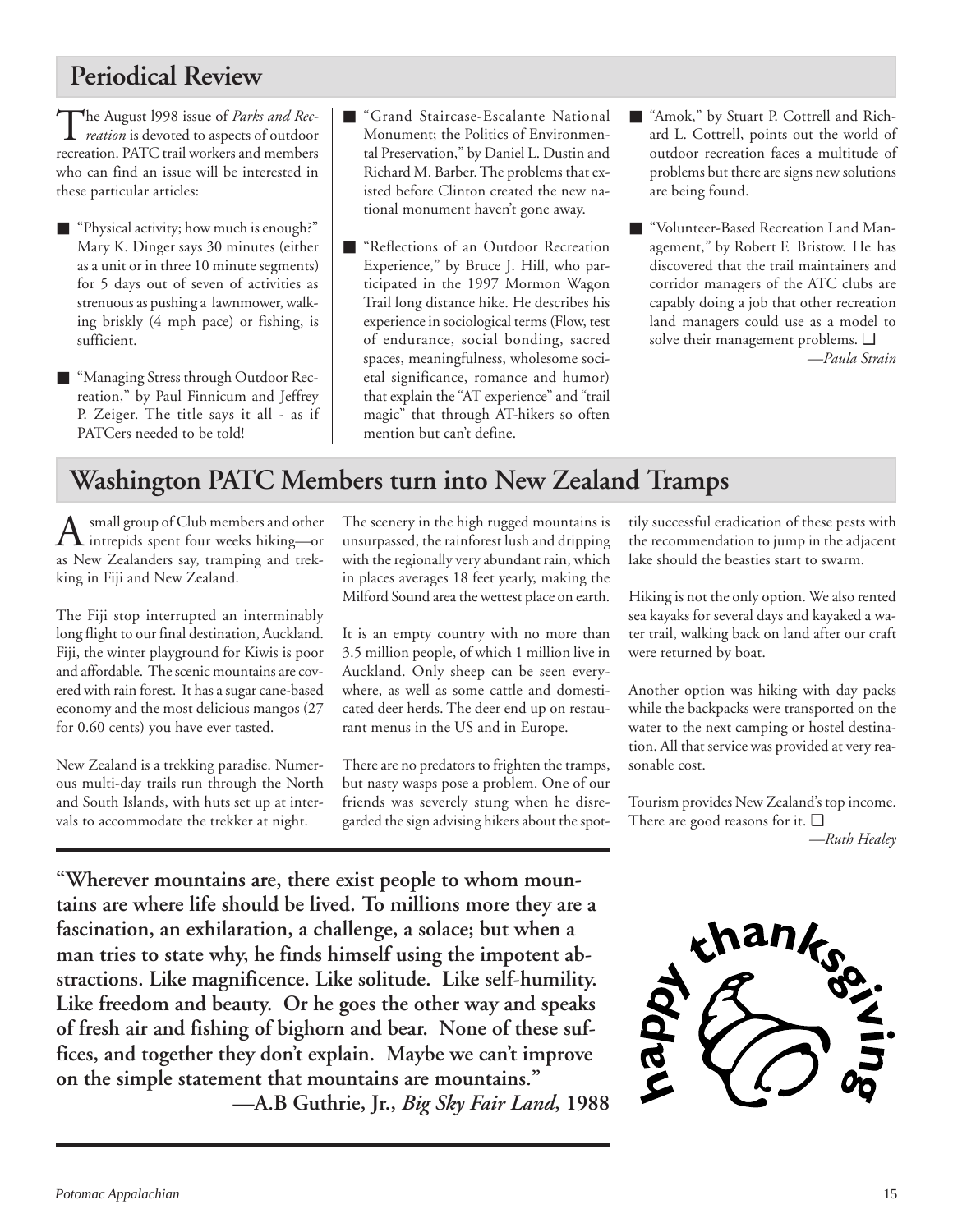# **The PATC In Wartime—Part 1**

*Editor's note: "The PATC in Wartime, Part 2" was run before this article. To read that article, see the* October PA.

The Japanese attack on Pearl Harbor and<br>the resulting war made a great difference in the lives of all Americans and organizations they belonged to.

The Potomac Appalachian Trail Club (PATC) suffered along with other groups. Many male members of the PATC went into the armed services in the next three-and-a-half years, as did a few female members. All who stayed in civilian life worked longer hours, and thus had less time and energy for both hiking and work trips. Gas and tire rationing were put in place in the nation, which impacted both the use of private cars and commercial bus service.

President Lawrence Schmeckebier felt that the increased strain of the War created a need for wholesome recreation. He thought, in addition, that the Appalachian Trail (AT) and its feeder trails must be kept open and usable, or all of the hard work and time put in by volunteers before the war would be wasted. He told the Club's members they should not let the Trail be taken over by growth and blotted out so it could not be used. He also felt that the Army could use sections of the AT to reach training places for the troops, and, in other cases, the AT and its side trails could be used as access to forest fires should they occur. These were very good reasons to keep the Trail in hikable condition, Lawrence believed.

### **Buses Used**

In the first quarter of 1942, three hikes in the Shenandoah National Park were organized, all on chartered buses. One excursion per month went to White Oak Canyon, Nethers and the Meadow Spring area. A fourth trip went to Mont Alto State Forest in Pennsylvania. Notice was given to members that the chartered buses must be filled, or another use would be found for them. Reservations had to be made by the Wednesday before the trip and must be kept. So "Sign up and show up!" was the motto. Otherwise, no buses would be available for future trips.

Alvin "Pete" Peterson's work crew on the chain of lean-tos had finished its work by the end of April 1942, except for the structures at

Crampton Gap in Maryland and at Keys Gap in Virginia. These workers went to the sites by private auto and finished long years of work on this vital project in the Club's program. The chain of shelters stretched from Whiskey Spring near Harrisburg, PA, to Sawmill Run near Waynesboro, VA. Shelters were available on a first-come, first-served basis. Years of hard work on this project were almost finished.

# **Work Trips Get Priority**

Word went out in early 1942 that work trips must take precedence over excursions. This gave members a chance to get out in the woods and be on the Trail, while helping to keep it open. People on these trips had to realize that they had come to work. Members' autos were shared, along with gas rations and the wear on tires.

At this point, rubber was scarce because the Japanese had seized Malaya and the Dutch East Indies (Indonesia) where most of the raw material for rubber came from, and most of what was available was taken for essential war vehicles, many used by the armed forces. As the Axis Powers also held a great many of the oil fields (Rumania and the East Indies), both gas and tires would be very scarce for civilians until the war was won.

To consolidate scarce transportation resources, efforts were made to work on several adjacent sections of the Trail. Trail Overseers and work parties from these sections had to take the same bus or occasionally car-pool in available autos and help each other clear trail. The plan involved the Excursions Committee arranging for members to bring their autos on a Sunday with the Supervisor of Trails organizing work groups, which would go off to clear trail.

On June 28, 1942, a bus took a combined excursion and work trip to Skyline Drive, and the group covered the 20 miles from Jenkins Gap to Panorama. The Trail Overseers from that area were on the trip and inspected their sections of the Trail. Hikers were asked to do a little simple work on the AT as they hiked on it, using tools brought along on the bus. Hikers inspected and made notes about the condition of cabins and lean-tos they passed. If the whole 20 miles were too much for some, the bus made stops where the AT crossed the Drive, and hikers could board and rest. Then, if they felt like it, they could get off later and hike and work some more. Much was accomplished on this trip.

Another scheme was for Overseers to take work gangs along on a bus excursion so they could work on their sections while others hiked.

A third plan was to have several work parties share a bus, though of course, their AT sections must be contiguous. Thus the bus would not waste time, gas and rubber dropping off and picking up workers miles apart. Alighting and boarding stops were kept to a minimum. This plan was used in Pennsylvania on April 16, 1942, on June 14 in southern Maryland and September 20 in the Shenandoah National Park between Thornton and Swift Run Gaps. The PATC was able to charter buses for these work trips, but it shortly became very difficult, then impossible.

### **Social Use Ends**

The last use of buses for pure hiking excursions was in May 1942. One trip went to Manassas Gap, VA, and the other to Bill Arnold's Mill, near York, PA. "Bill's Mill" was an important part of the Club's hiking and social schedule before the war and for a few years after it ended. There were interesting hikes near it and many good times were had on a weekend at the Mill.

Bill Arnold, an attorney from New York ,and his wife, Judy, and her sister, Elizabeth Powell, were gracious and inventive hosts. However, after the May 1942 trips, the Mill buses were no longer available for hikes, and it was announced that they also could not be used for any work trips after the ones already scheduled were completed. The September 20 trip to Shenandoah Park was the last to use a bus during the War.

By summer 1942 it was apparent to all that the war would not be short nor easily won. The Nazis were making sizeable advances in the Soviet Union and North Africa. In the Far East, victories won at Midway Island and Guadalcanal were seen at the time to be very close-run wins and only temporary checks on Japan's streak of conquests. It was only in retrospect, years later, that these Ally victories were perceived as decisive turning points in the conflict.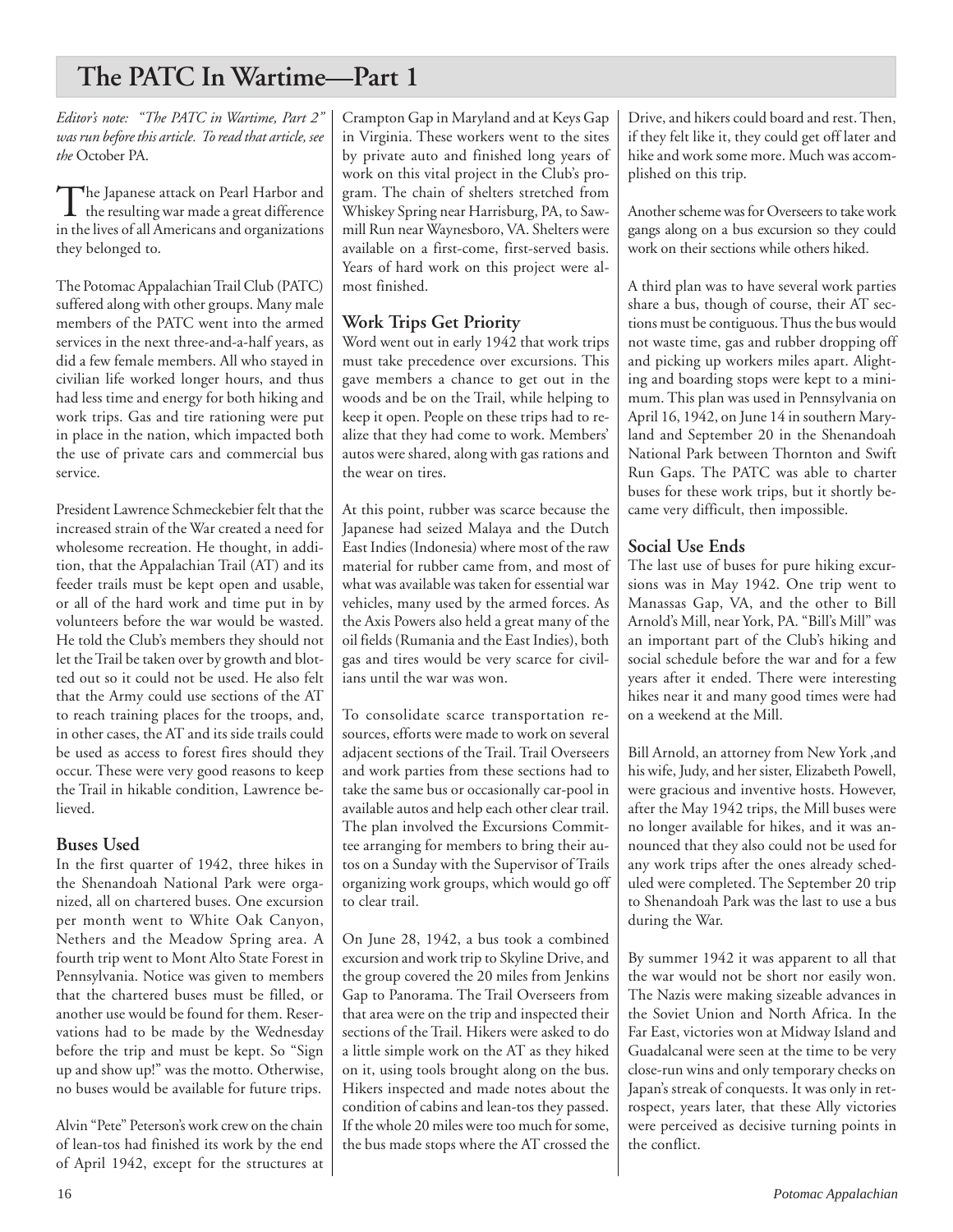### **Autos Replace Mass Transit**

The huge expansion of auto ownership and use after the war and the building of the nation-spanning interstate highways under President Eisenhower wiped out the widespread, detailed network of both small rail lines and bus companies. This sort of public transportation had made it possible for people to travel to a great many places—small towns, villages, even individual homes. Competition between carriers had led to their stopping almost anywhere, especially on the bus routes. Even a few small railroads or trolley lines would stop where a dirt road or path crossed the tracks, the nearest the line came to a passenger's home a mile or two distant.

This very convenient transportation network was wiped out after the war by the spreading use of automobiles. During the war years, PATC members had used these public carriers to get to or near the AT for both hikes and work trips after the use of chartered buses was banned by governmental war-time restrictions.

At this time, President Roosevelt had given his blessing to both professional and college sports as a necessary recreation and rest from worry about the war. Franklin Roosevelt probably never heard of the PATC, but the Club took his approval of the continuation of sports to include Trail activities and continued its work trips and hikes as best it could. Federal authorities did not help or hinder Club policy.

The feds did not check up on the use of private autos, unless there was a great deal of obvious overuse, after the owner had qualified for a certain class of gas coupon. Neither did they check on the use of space on trains or buses. Ads asking, "Is this trip necessary?" with illustrations of men and women larking about in cars or sitting on public transportation on frivolous trips, picnics and that sort of thing while weary servicemen stood up or were left by the road or on station platforms, were run, but very little actual checking up on civilian travelers was conducted. Club members could go about their trips to the AT without harassment.

The PATC was able to make out fairly well in the first year after America was drawn into the worldwide conflict. Members really didn't have too much difficulty in getting out on either hikes or work trips. Things would get worse in the next three years, as the problems of transportation and free time increased. ❑ *—Dave Bates*

# **15th Annual PIG ROAST**

SATURDAY, NOVEMBER 7 is the date for the 15th annual Pig Roast at the Blackburn Trail Center. This will be our traditional "Rick Pig and Tim Rahn" Cuban style roast pig with black beans and cold beer. If you have seen Rick and Tim operate before, then we know you will be back. If you have not, then make sure you get in on this once a year special event.

Inspect the Blackburn construction job that you have been reading about and meet some

of the construction crew. Because of the construction work, inside bunk space is limited but we have plenty of tent sites. Just 45 miles West of Tysons Corner this weekend event is a great way to spend a fall weekend. Meet old friends and make new ones. Families are especially welcomed but please, no pets. Reservations are a must Fill out your reservation and mail it with your check to Nancy. For info call Chris at 703/560-8070 or Nancy at 202/483-6992.



# **Donations**

 $\sum$ ur heartfelt THANK YOU to those members who have given additional donations with their dues renewal fee to the individual funds listed below. Our mission of protecting the Appalachian National Scenic Trail and side trails throughout Virginia, West Virginia, Maryland, and Pennsylvania, is assured through generous donations from you. It also helps greatly to insure that these protected trail lands can be enjoyed by future generations.

### **Donations received in September**

Funds: G - General; T - Trail Lands; S/C - Shelters, Cabins, Cabin Lands; HQ - Headquarters Capital Repair; E -Endowment

| Duane Arenales                  |     | Keith C. Lohmeyer         |     |
|---------------------------------|-----|---------------------------|-----|
| John and Mary Ann Brinton       | HG  | David L. Rinker           |     |
| Michael and Nancy Chomel        |     | Nathan Seeman             | S/C |
| <b>Brenda and Raymond Druen</b> | S/C | Josh Silverman            | G   |
| Andrew and Yong Findlay         | G   | <b>Bartow M. Thompson</b> |     |
| Ralph E. Heimlich               | G   | John and Lorrie Wilber    | G   |
| Mary J. Kuehster                | G   |                           |     |

Life Memberships can be obtained by sending \$500 in one sum, or you can make four monthly payments of \$125 each. Don't forget that the spouse of a current Life Member can obtain Life Member status by paying \$250, which is half the regular Life Membership fee. All Life Member payments go directly into the Endowment Fund.

*–Pat Fankhauser, Membership Coordinator*

# **Answer:**

Jeannette Fitzwilliams, in 1987 "for outstanding efforts to keep the trail community informed of the work of the President's commission on America's Outdoors." Charles W. Sloan, in 1990 "for many years of service to trail protection through the establishment of the Appa1achian Trail Lands Trust, and leadership in the American Hiking Society."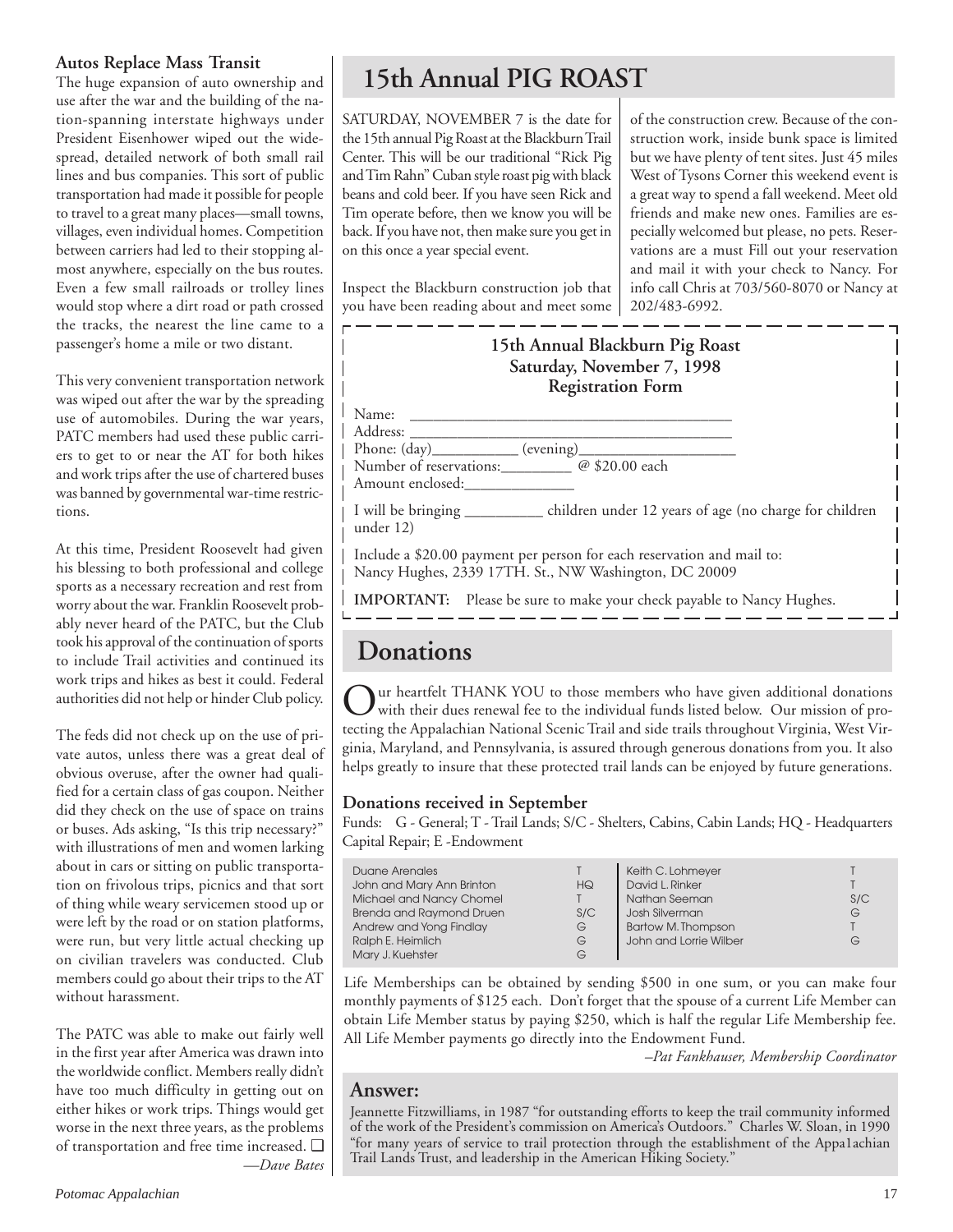# **Trailhead**

At the Trails Committee meeting in Sep-<br>Atember, Pete Gatje recalled the many favorable comments he received from other hikers about the condition of PATC trails. These comments were offered by hikers who were unaware of his responsibility as Supervisor of Trails. He thanked the district managers and asked them to pass on his appreciation to the many overseers and trail crews responsible for the excellent condition of PATC trails which, by the way, has not been accomplished without a lot of effort. By the end of the reporting year on September 30, PATC trail maintainers will have worked nearly 20,000 hours and spent nearly 30,000 total hours on work and travel combined. This may be a record year. Pete would also like to see a good Trails representation at PATC's Annual Banquet on November 6 at the Elks Lodge in Fairfax, VA.

During the September meeting, Chris Brunton offered an observation on how to determine if an overseer is a backpacker or a hiker. To quote, "an overseer with backpacking experience clears wide and high while the hiker clears just enough to get by." Don't know how true this is, but as a backpacker, I give loppers and brush cutters a real workout. You may have noticed that there is a distinct overseer preference for lightweight tools for clearing small blow downs and trimming overhanging brush from the trails. The Corona 13" Razor Tooth Pruning Saw is fast cutting and easier to manipulate than a small bow saw. The Fiskars composite anvil head lopper is light (less than a pound) and small (15 inches in length) but cuts as well as a 22 inch lopper because of the gear advantage. Both are easy to carry in a small pack as you hike to your work area. However, the saw is extremely sharp, and you may need to fabricate a sheath since it doesn't come with one. If you haven't used these tools to clear your trail, you may want to borrow them for a trial.

The eleventh Annual North District Trails Maintenance Workshop in Shenandoah National Park (SNP) was a great success. Approximately forty hearty volunteers took part in the two-day event on Sept. 12-13 at Mathews Arm Campground in the North District of the Park. Everyone came well prepared to work and learn, and that's just what they did. Shawn Green, SNP Trails Coordinator stated, "It was a very positive experience for all involved, instructors and participants."

John McCrea, Kerry Snow, Bernie Stalmann, and George Walters served as PATC instructors for the event. Park Rangers Don Harvey, C. T. Campbell, Roger Dovall, and Shawn Green provided support and instruction. During opening remarks, Bernie gave a brief talk on overseer dedication and commitment, which was well received. C. T. went over trail tools and emphasized safety. He stated "in eleven years, we've never had a accident." Basic trail maintenance standards, water bar construction, tread rehabilitation, and rockwork instruction were covered and put to use on nearby blue, yellow, and white trails. Although the Park praised PATC for organizing this event, a great deal of thanks should go to the Park Rangers for their support and participation in this annual workshop. As George noted, "the workshop is a great joint venture between PATC and SNP, and you couldn't find a nicer group of fellows to work with." Esther and Sam Aulthouse, who routinely cook for the Club's North Chapter, provided food. When Charlie Irwin, North Chapter District Manager, joked at the Trails Committee meeting in September that those down south were "stealing" his cooks, George Walters replied that he fully intended to steal them again for next year's workshop.

Yea, though I walk into the abyss of Little Devil Stairs, I fear no evil as I have my rock bar and grip hoist, and I'm ready to face the

**Shelter Overseers**

ravages of nature. Thus began the first of two weeks of trail crew work in the SNP North District. In August, prior to the September work trips, Park Rangers Shawn Green and Don Harvey, and PATC's Bernie Stalmann, inspected Little Devils Stairs and the intersection of Piney Ridge Trail and Piney Branch Trail. They determined there were challenging projects for two weeks of crew work. Both locations needed major work, especially Little Devil Stairs, which was almost impassable due to large blowdowns and damage to the rocky canyon steps. Under the direction of the SNP's North District Trails Supervisor, Don Harvey, and PATC's crew leader Pete Gatje, the first week's crew attacked Little Devil Stairs. The crew included Little Devil Stairs overseer Barbara Marrow, Mike Fleming, Jack Verhine, Fred Principe, Bernie Stalmann and Central District's Mike Dyas. They first tackled the rebuilding of steps at several locations in the upper canyon. The most difficult location was an almost vertical wall that was blocked at the top by an old blowdown. After Don Harvey removed the blowdown, Pete Gatje directed grip hoist operations moving enough rocks into place to rebuild the steps and tread into a much safer climb. After four days and the rebuilding of the steps at two other locations, the crew finished the week filling in several low spots on the trail to include one with a crib wall. Little Devil Stairs remains the challenge that it always has been,

# **Volunteers - Appointed in September**

| <b>Trail District Manager</b> |                                                               |  |  |
|-------------------------------|---------------------------------------------------------------|--|--|
| Charles Hillon                | District Manager - Shenandoah National Park                   |  |  |
|                               | Central Blue-blaze Trails                                     |  |  |
| <b>Trail Overseers</b>        |                                                               |  |  |
| Roger Knoell                  | AT - Route 638 to the Denton Shelter                          |  |  |
| <b>Bartow Thompson</b>        | AT - Denton Shelter to the Powerline                          |  |  |
| Ward Morrow                   | AT - Second Logging road to the Pipeline                      |  |  |
| Lee Larson                    | AT - Tanner Ridge Road to Milam Gap                           |  |  |
| Jay Skinner                   | Bearfence Loop Scramble                                       |  |  |
| Steve Young                   | Powell Mountain Trail                                         |  |  |
| Judith Langenhorst            | Hightop Hut Fire Road                                         |  |  |
| Mark Mitchell                 | AT - Black Rock Road to Annapolis Rocks Trail                 |  |  |
|                               | <b>Black Rocks Cliff Trail</b>                                |  |  |
| Richard Strickley             | AT - Annapolis Rocks Trail to US 40 Annapolis Rocks Trail     |  |  |
|                               | Catoctin Trail - Cat Rock Trail to Catoctin Hollow Road So.   |  |  |
| Bruce Nierwienski             | Catoctin Trail - Catoctin Hollow Road So. to Cat Rock Trail   |  |  |
| Cindy Huebner                 | Crampton Gap Shelter Trail                                    |  |  |
| George Schubert               | Tuscarora Blue South - Waites Run Road to Mill Mountain Trail |  |  |
|                               |                                                               |  |  |

Hightop Hut - Shenandoah National Park - South District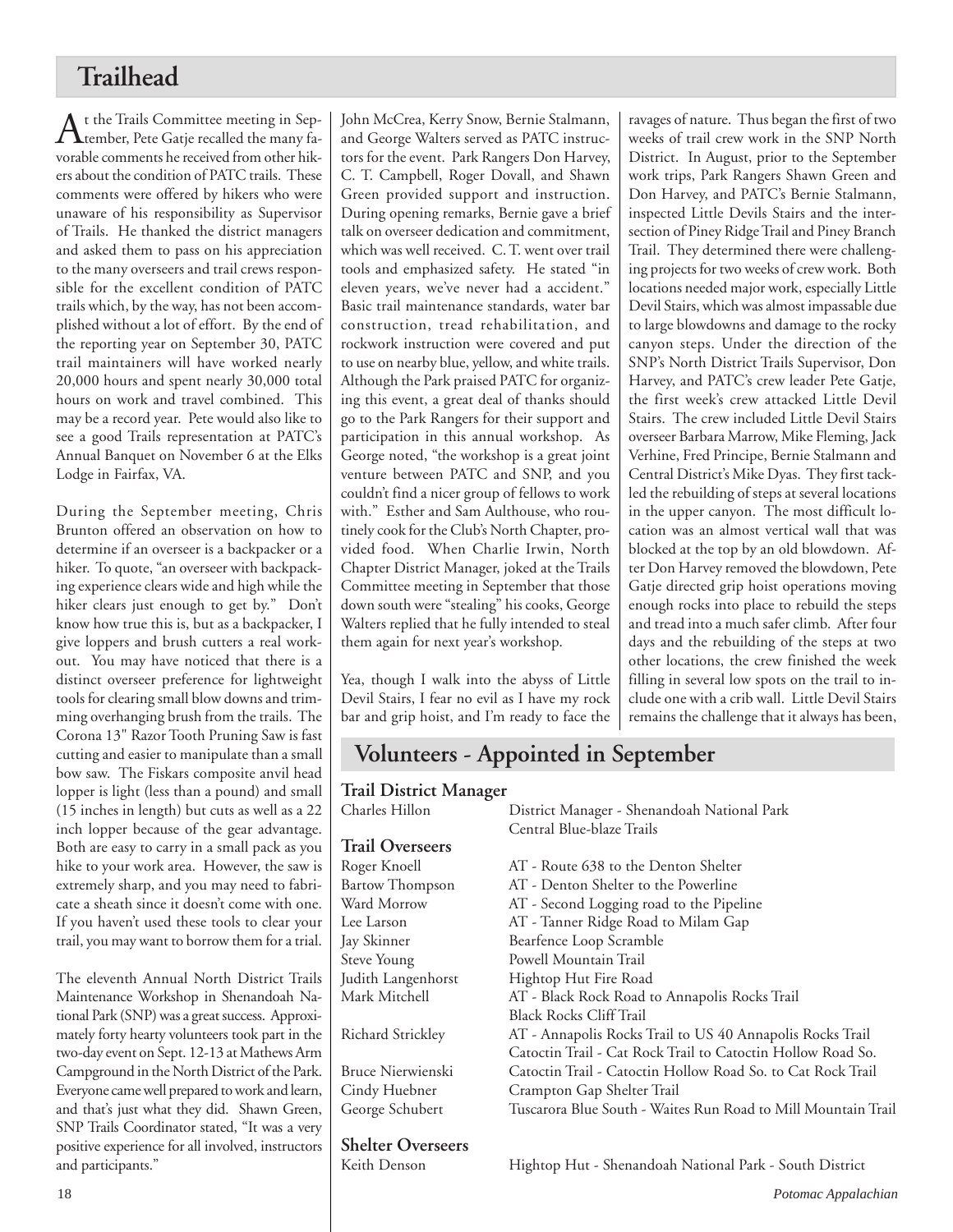# **Trailhead**

although a little more hiker friendly for the time being.

Week two found six adventurous crew dogs that could hardly wait to hike 2.5 miles each morning, with tools, from outside the Park to the intersection of Piney Branch and Piney Ridge Trails. Don Harvey led two old timers, Bill Wallace and Gale Gibson, joined by Mary Anne Lepore from last year's North District crew and new members for this year, Martha Spohn, Ron Graham and Bernie Stalmann into another week of moving rocks. Day one found the infamous vintage faded blue van that has hauled trail crews forever in the Shenandoah dead after a stop for coffee enroute to the trailhead. A jump-start, a trip back to SNP Headquarters Maintenance for a loaner vehicle, and the trail crew was once again on its way. The first two days involved water bar and check dam construction to improve the drainage on the lower 500 feet of Piney Ridge Trail. After construction and reconstruction of three massive rock water bars and two rock check dams, the crew hauled fill to leave a suitable tread. On day three, the crew hiked down Piney Branch Trail from Piney River Ranger Station, rather than hiking in from outside the Park, and was treated to a glimpse of a black bear—the only encounter for the week. The day was spent constructing a lateral ditch with a new tread adjacent to the ditch to solve a continuing drainage problem—another project moving lots of rocks. And to help the crew for the day, North District overseers, Jon Rindt and Bill Spach, appeared. Trail magic, when needed most. The fourth day was spent helping to prepare for George Walter's trail overseer workshop by cutting, debarking and moving black locust logs for new water bars. The Nutter Butter crew has vowed to return next year not only to improve trails but also spend an extra day or two to enjoy hiking (not just to the work site).

Pete Gatje reports nothing but positive comments have been received concerning the SNP and Massanutten annual trail crew workweeks. Special thanks go to Heidi Forrest and Heather Walker, PATC Summer intern, for the excellent job supporting the crews.

Trailhead would like to recognize two new District Managers, Phil Shroeder for SNP South blue-blaze trails and Charles Hillon for SNP Central blue-blaze trails. Hopefully, their initiation will not include an ice storm like this past winter.

Since this month's Trailhead appears to focus on the SNP North District's activities, we might as well make it complete by advertising the North District's Hoodlums Trail Crew. Formed in 1993 to help overseers with major projects on SNP North District AT and blueblazed trails, the crew provides expertise in erosion control. The crew leader, George Walters, says we like getting dirty constructing water bars and drains, refurbishing tread, and building new tread for minor trail relocations approved by the Park. George, who is always looking for new recruits, says no experience is required. Just show up and you can learn trail maintenance and erosion control techniques. Currently, the crew schedules work trips for Saturday and Sunday on the third week of the month spending Saturday evening at PATC's Indian Run Maintenance Hut. To make the evening interesting, the crew designates a menu theme for each trip (i.e. French, Italian, Cajun, etc.) with crewmembers volunteering for food assignments. For those of you who missed the article in the May issue of *PA*, the name Hoodlums was bestowed on the crew by a well

*See Trailhead, page 20*



*North District Trails Maintenance Workshop, Sept 12-13, 1998. The class of 1998 gathers Saturday morning at Mathews Arm Campground, Shenandoah National Park. The RVs in the background belonged to the camp cooks and served as the workshop's "kitchen."*



*(left to right) Park Rangers C.T. Campbell, Don Harvey, Roger Dovel, and Shawn Green-SNP's representatives and instructors for the Trails Maintenance Workshop.*